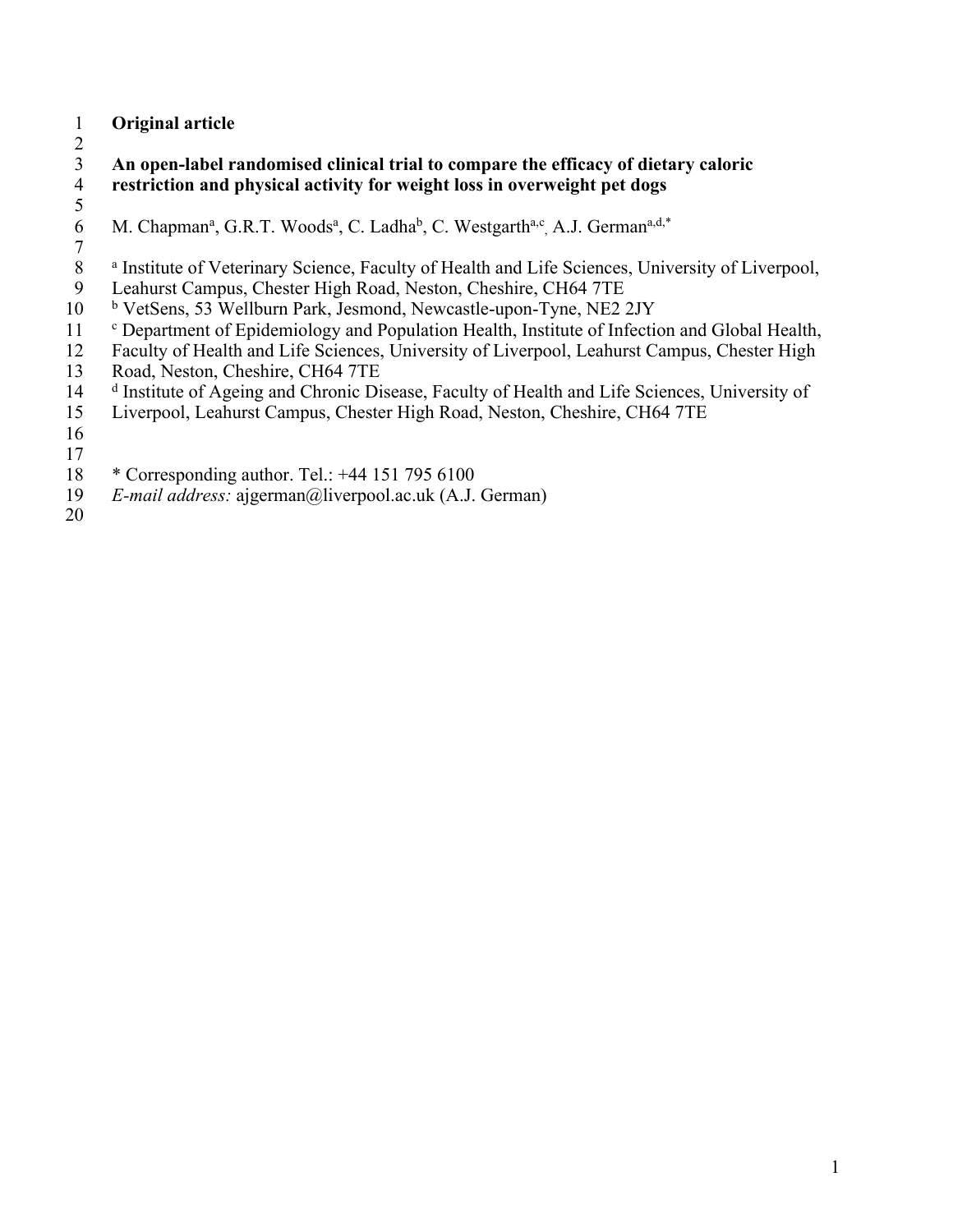**Abstract**

 Canine obesity is usually managed with a combination of dietary caloric restriction and increasing physical activity, but no previous study has compared both of these strategies in a prospective randomised controlled trial.

 Thirteen overweight dogs (body condition score 6-9/9) were randomised to one of two interventions: dietary caloric restriction or physical activity. The dietary caloric restriction intervention comprised feeding a therapeutic weight loss diet, whilst the physical activity intervention comprised increasing the dog's current physical activity pattern by at least a third. The primary outcome measure was change in body weight, whilst secondary outcome measures included change in neck, thorax and abdominal circumference and change in physical activity measured by triaxial accelerometer.

 Bodyweight decreased significantly with the dietary caloric restriction (median -10% of starting body weight [SBW], 5 to -12%; *P*=0.028) but not with the physical activity intervention (-2% SBW, +3% to -6%; *P*=0.107). Abdominal circumference (dietary caloric restriction: median -12.0%; physical activity: median -7.8%, *P*=0.016) and thoracic circumference (dietary caloric restriction: median -7.5%, *P*=0.031; physical activity: median -3.6%, *P*=0.031) changed significantly in both groups. There was no change in activity levels within the dietary caloric restriction group, but vigorous activity increased significantly in the physical activity group (*P*=0.016).

 Dietary caloric restriction is more effective than physical activity for controlled weight loss in overweight pet dogs. Although advising owners to increase their dog's activity by a third leads to a modest increase in measured vigorous physical activity, this is insufficient to promote weight loss on its own.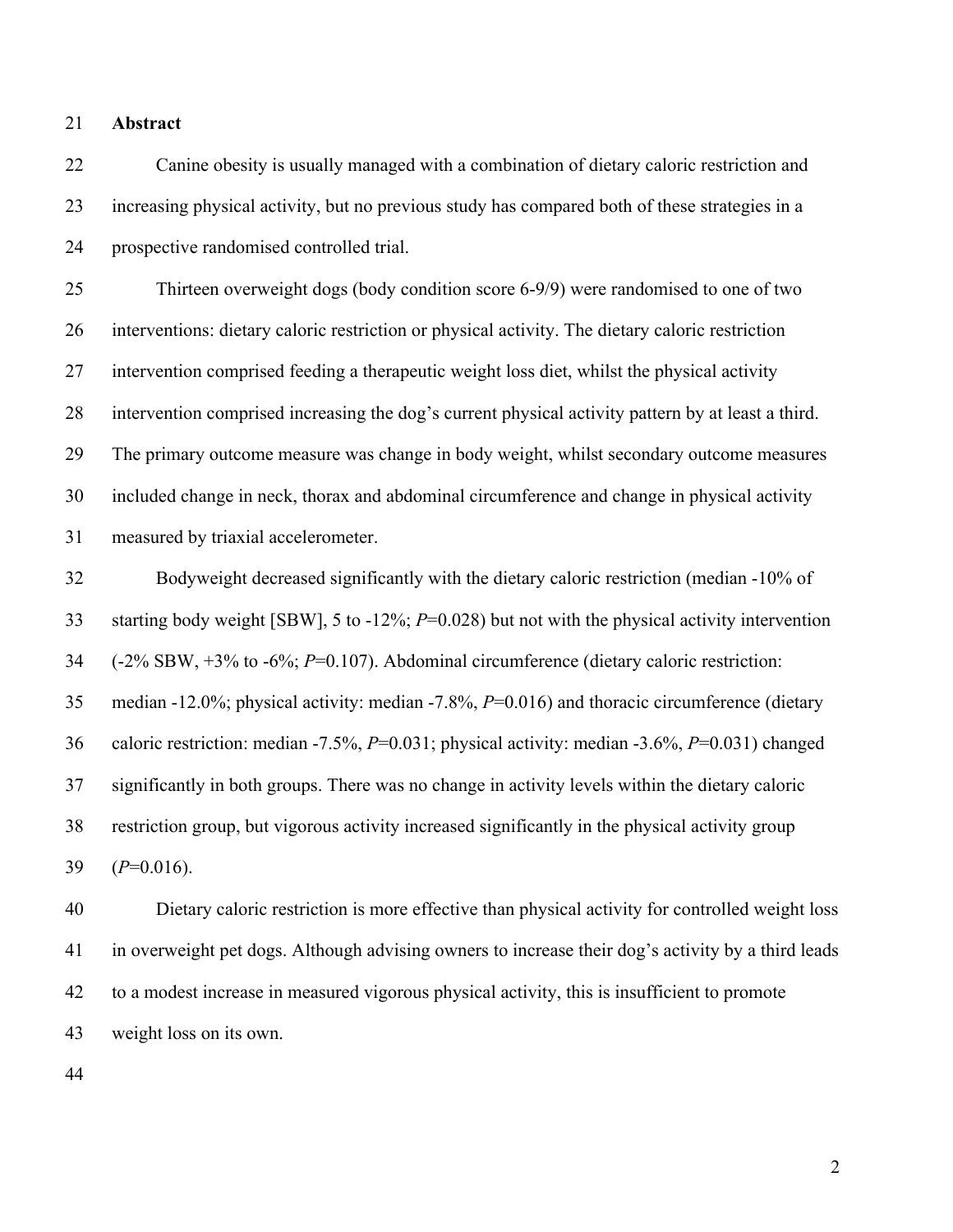*Keywords:* Accelerometer; Canine; Diet; Exercise; Obesity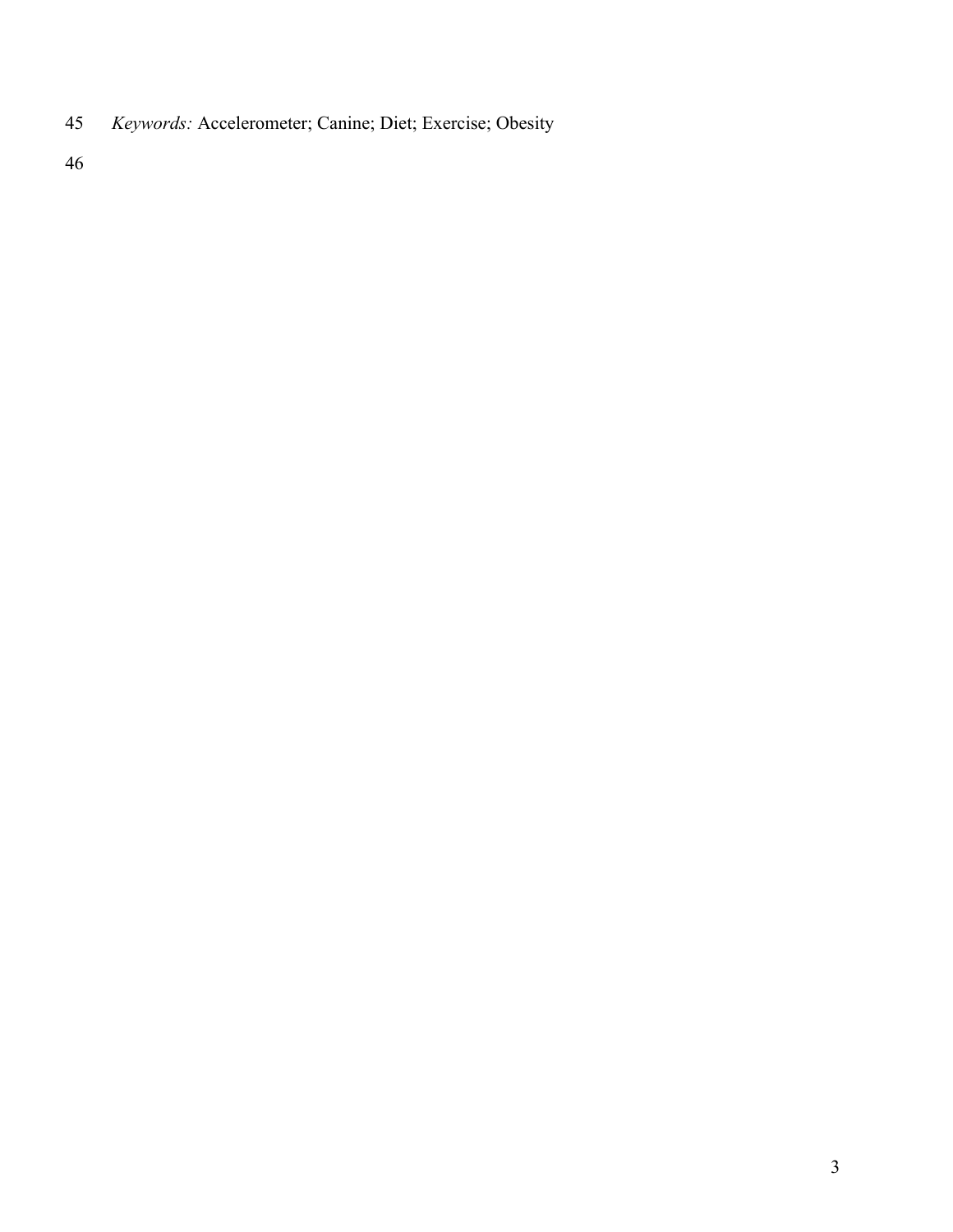#### **Introduction**

 Obesity is one of the most common medical disorders of domestic dogs (German et al., 2010) and is a significant health and welfare concern by predisposing to other diseases (Lund et al., 2006; Courcier et al., 2010; German et al., 2010), shortening lifespan (Kealy et al., 2002), causing metabolic derangements (German et al., 2009, Tvarijonaviciute et al., 2012 & 2013) and functional impairment (Mosing et al., 2013; Tropf et al., 2017), and adversely affecting quality of life (German et al., 2012). Recent studies have indicated that this is a problem of global significance (McGreevy et al., 2005; Colliard et al., 2006; Lund et al., 2006; Courcier et al., 2010; Mao et al., 2013). Most concerningly, prevalence has increased dramatically in recent 56 years<sup>1</sup>, with many dogs now affected during their growth phase (German et al., 2018). Obesity is managed with a combination of dietary caloric restriction, using a therapeutic diet, and increasing energy expenditure. Whilst there have been many studies reporting outcomes of such programmes, most studies have focused on the effect of caloric restriction (Blanchard et al., 2004; German et al., 2007a, 2007b, 2010b, 2012 & 2015; Flanagan et al., 2017), with few studies examining the effect of activity of the development and management of obesity in dogs. In one study, obese dogs were less physically active than healthy weight dogs and did not appear to increase their activity levels spontaneously with weight loss (Morrison et al., 2013). One study incorporated physical activity into a conventional canine weight loss programme using a treadmill, and rate of weight loss was reportedly increased as a result (Chauvet et al., 2011). In a more recent study that also used a treadmill, rate of weight loss was unchanged but there was better preservation of lean tissue mass (Vitger et al., 2016). In addition, compliance was challenging due to the need for 3-times-weekly treadmill sessions and the fact that many dogs appeared to be physically incapable of markedly increasing their physical activity level. To the

<sup>&</sup>lt;sup>1</sup> See: https://www.banfield.com/state-of-pet-health/obesity. (accessed 17 July 2018).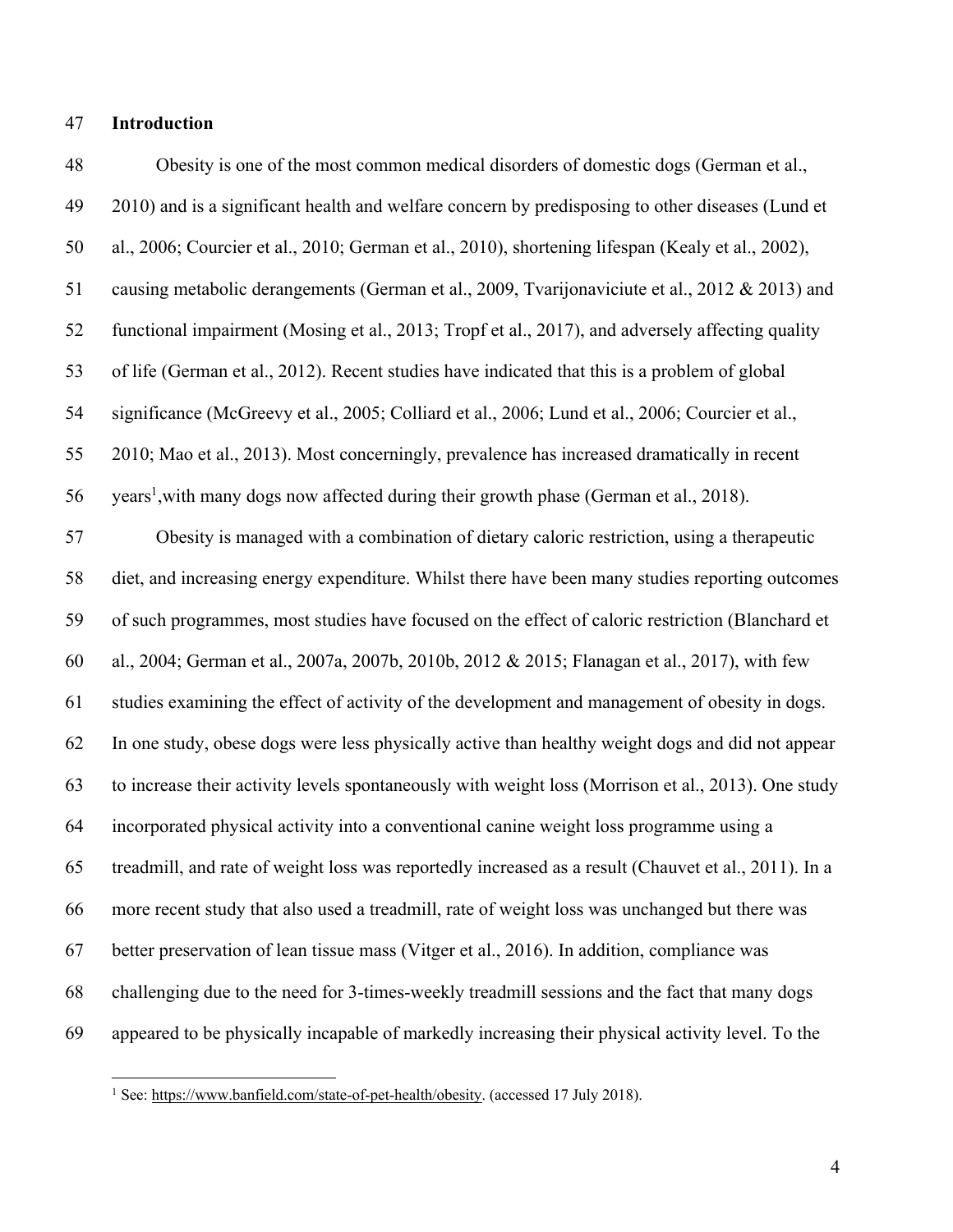authors' knowledge, the impact on weight loss of more practical methods of increasing physical activity have never been assessed, for example asking owners to increase the amount of their dog's usual activity (e.g. walking and play behaviour). Therefore, the primary aim of this study was to compare the efficacy of either dietary caloric restriction (using a therapeutic weight loss diet) or increased physical activity (e.g. increasing current activity by at least a third) for weight loss in overweight dogs.

#### **Materials and methods**

#### *Trial design, site, dates, objectives, and ethical considerations*

 The study was an open-label randomised controlled trial, using a two-group parallel design, and the main objective was to compare the efficacy of dietary caloric restriction and increased physical activity for weight loss in dogs. The Consolidated Standards of Reporting 82 Trials (CONSORT) statement guidelines<sup>2</sup> (S1 Checklist) were followed to ensure open and honest reporting of the study. The trial was conducted at the University of Liverpool, Small Animal Teaching Hospital (SATH). The recruitment phase for the study was between September 2016 and December 2016, and the study itself was conducted between January 2017 and March 2017.

 The trial complied with the University of Liverpool Guidelines on Animal Welfare and Experimentation, and was approved by the University of Liverpool Research Ethics Committee (VREC474). Prior to enrolment, the nature of the study was explained to both owners and their primary care veterinarians (see below), and both gave their informed consent in writing to enable the dog to participate. At the end of the trial, all owners were asked to complete a trial feedback form to ensure that they were happy with trial conduct. As far as possible (for a trial in a

 See: http://www.consort-statement.org/media/default/downloads/consort%202010%20checklist.pdf. (accessed <sup>17</sup> July 2018).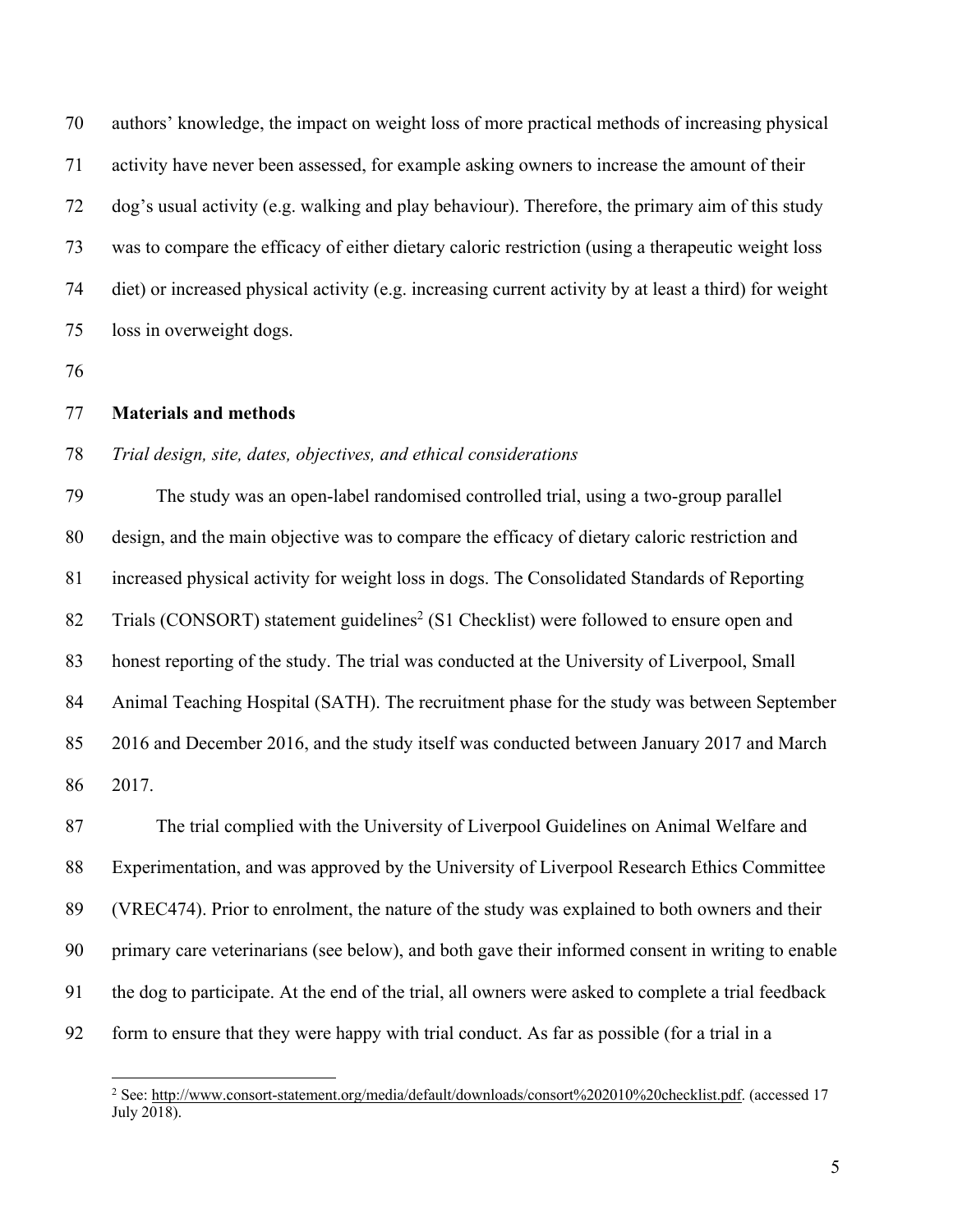93 veterinary species), the studied complied with the principles of Good Clinical Practice<sup>3</sup>. No financial incentive (e.g. monetary payment) was given to any of the owners for participating in the study. However, as a reasonable reimbursement for their time and expense of participating (e.g. travel costs to and from the SATH), the costs of all clinical assessments, weight management support and interventions themselves (e.g. therapeutic weight loss diet, modified feeding bowl, toys) were waived.

#### *Roles and responsibilities*

 Two investigators (GW and AG) were responsible for liaising with the owners, performing all clinical examinations and weight assessments, implementing the interventions, and follow up. The respective primary care veterinarian was informed of case progress by letter. Two further investigators (MC, CW) were responsible for the activity measurements, and also monitoring the wellbeing of all participants during the study visits. The final investigator (CL) was responsible for technical support and data analysis for the activity monitors.

#### *Eligibility criteria*

 Dogs were eligible for the study if both the owner and primary care veterinarian consented to their involvement, they were overweight (i.e. body condition score [BCS] 6-9/9), and if they had a good temperament (i.e. easy to handle, not nervous or fearful, and not aggressive to other dogs or people). Further, dogs could not have any pre-existing medical problem that would make it clinically inappropriate to undergo controlled weight loss (e.g. significant systemic disease such as chronic kidney disease, cardiac disease, liver disease, metastatic neoplasia etc), inappropriate to change their food (e.g. on a therapeutic diet for a pre-existing medical disease or

<sup>&</sup>lt;sup>3</sup> See: http://www.ich.org/products/guidelines/efficacy/efficacy-single/article/integrated-addendum-good-clinicalpractice.html. (accessed 17 July 2018).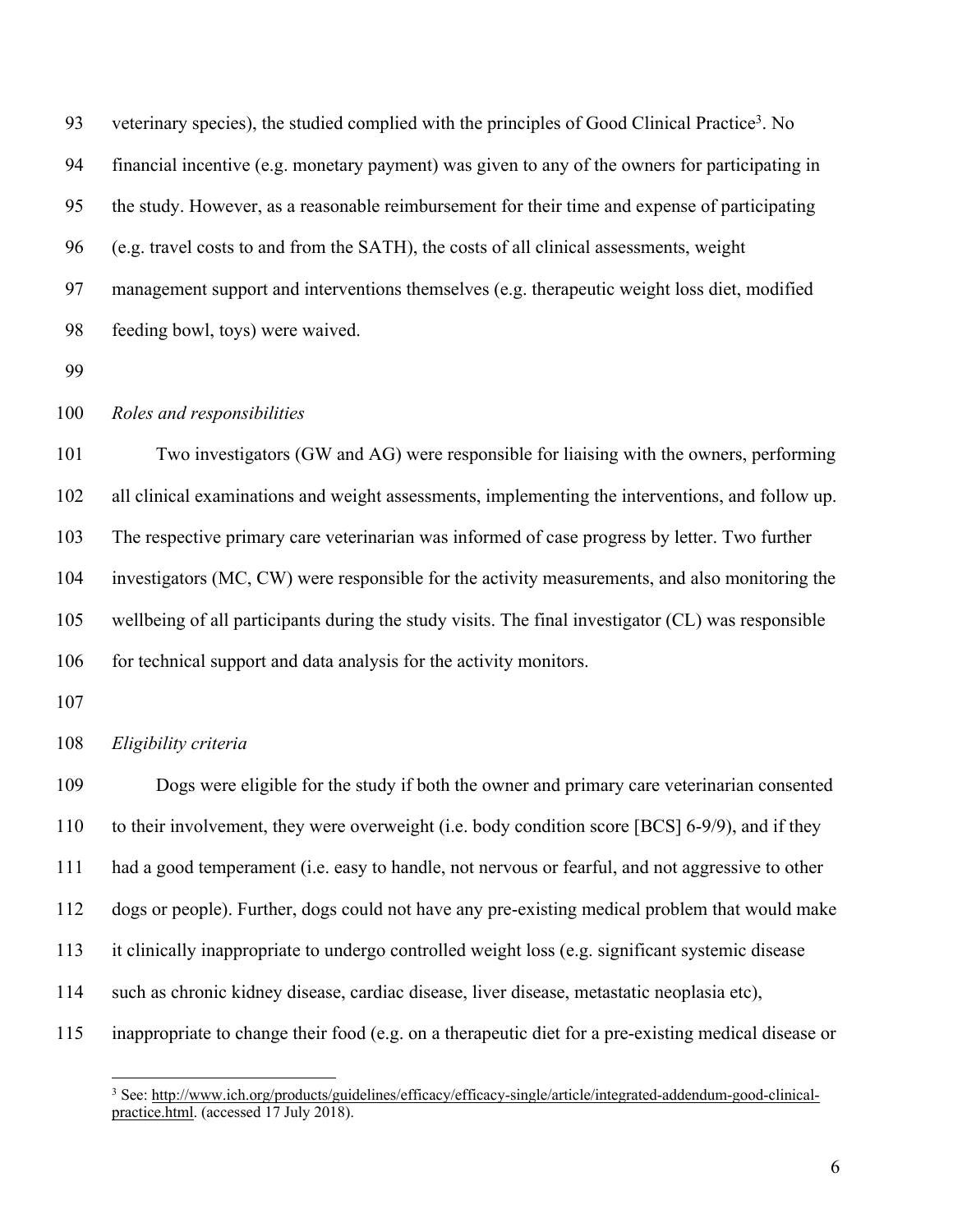have known dietary intolerances), or alter their level of physical activity (e.g. pre-existing cardiac or severe orthopaedic disease). Finally, dogs were not eligible if they were already on a weight loss regimen or had undertaken a weight loss regimen in the last 6-months prior to the study.

#### *Recruitment process and veterinary pre-screening*

 The study was featured on a British Broadcasting Corporation (BBC) television documentary series entitled "Trust Me, I'm a Vet", and was advertised with a combination of social media, radio advertisements and leaflets sent to local veterinary practices. Before deciding to participate, interested owners were sent an information sheet and discussed the study with their primary care veterinarian. The veterinarian then conducted a pre-trial assessment to confirm eligibility, by reviewing clinical history and performing a physical examination. In addition, the veterinarian measured bodyweight, assessed body condition using a 9-point system BCS system comprising a set of five size-specific BCS charts, for small, medium, large, and giant breeds, respectively (Flanagan et al., 2017). The system was adapted from the system originally described (Laflamme, 1997) and validated against body fat mass measured by dual-energy X-ray absorptiometry (Flanagan et al., 2017). In addition, the temperament of each dog was assessed to ensure that it would be suitable for participation (e.g. neither aggressive nor nervous meaning that participation would be stressful). If the dog was deemed to be eligible, the dog was formally referred to the SATH for inclusion in the study.

 When the official referral request was received, one investigator (GW) reviewed the paperwork to confirm study eligibility and contacted the owners by telephone. Details of the study were again discussed in detail, and, provided that owners confirmed that they were happy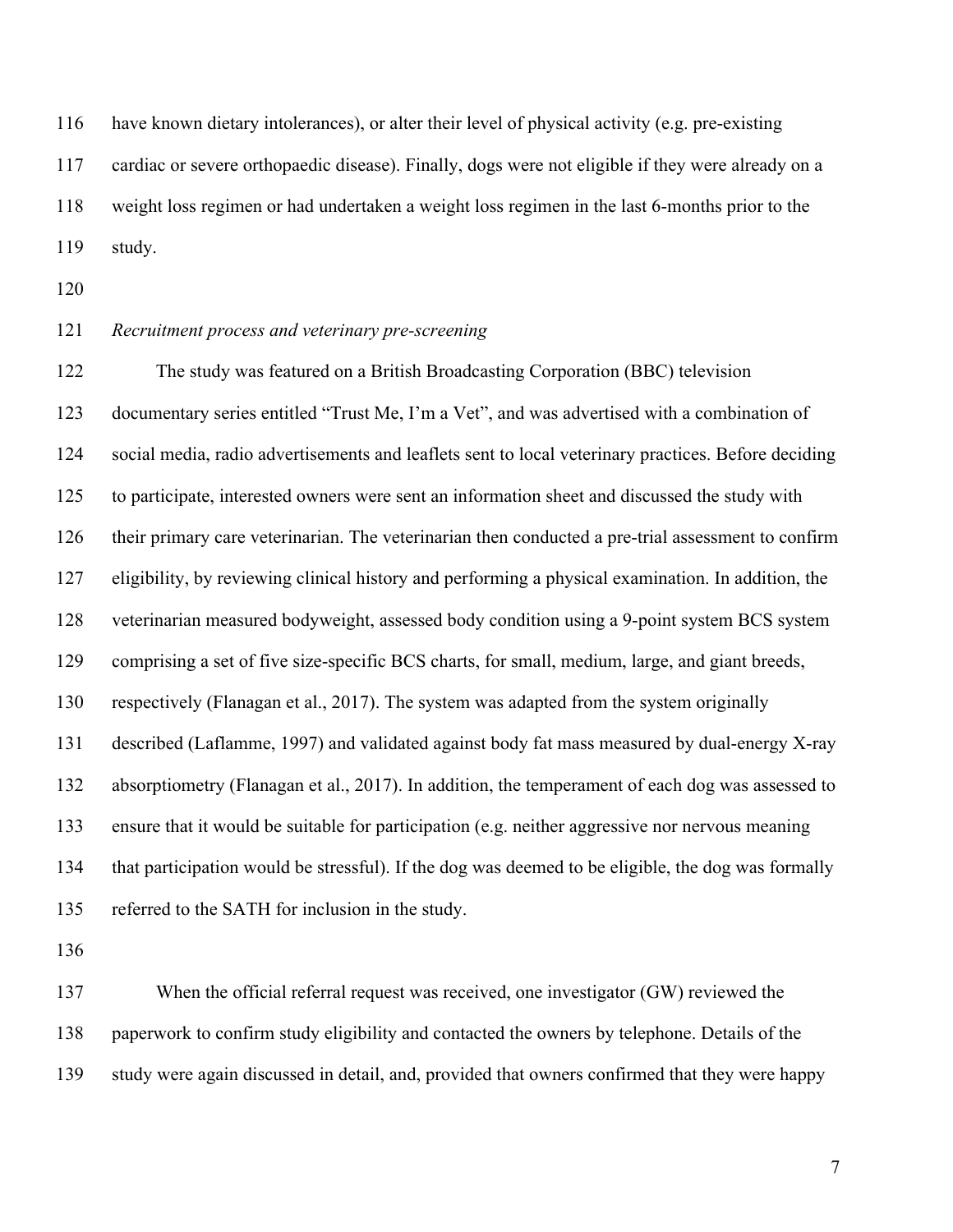140 to participate, a study pack was sent to them by post. This pack contained a second copy of the information sheet, a consent form, a questionnaire to obtain information about diet and activity, a 3-day food diary, and an activity monitor along with collar and written instructions on its use (see below). Owners completed the questionnaire and sent it back to the study researcher before 144 the enrolment visit, and also ensured that their dog wore the accelerometer for at least 7 days. 

#### *Enrolment visit*

 All owners and dogs attended an enrolment visit at the SATH during the same 2-day period in January 2017. During this visit, each dog had a 30-minute individual consultation with two of 149 the study investigators, one of whom was an EBVS<sup>®</sup> European Veterinary Specialist in Small Internal Medicine (AG), and the other (GW) was a Royal College of Veterinary Surgeons Registered Veterinary Nurse (RVN). After checking the paperwork and confirming that the owners had read the information leaflet, owners signed the consent form. The medical history and pre-study questionnaire were reviewed, and a full physical examination was performed. Measurements taken included body weight, BCS, circumferential measurements, and physical activity using activity monitors (see below). Once these screening procedures had been performed the treatment arm was revealed to the owner and their individualised plan was described in detail (see below).

#### *Interventions*

 Dogs received one of two interventions, dietary caloric restriction or physical activity. The dietary caloric restriction intervention comprised feeding a high protein high fibre purpose- formulated weight loss diet (Satiety Support, Royal Canin; Table 1), for the duration of the study period. The initial food allocation for weight loss was based upon an estimate of maintenance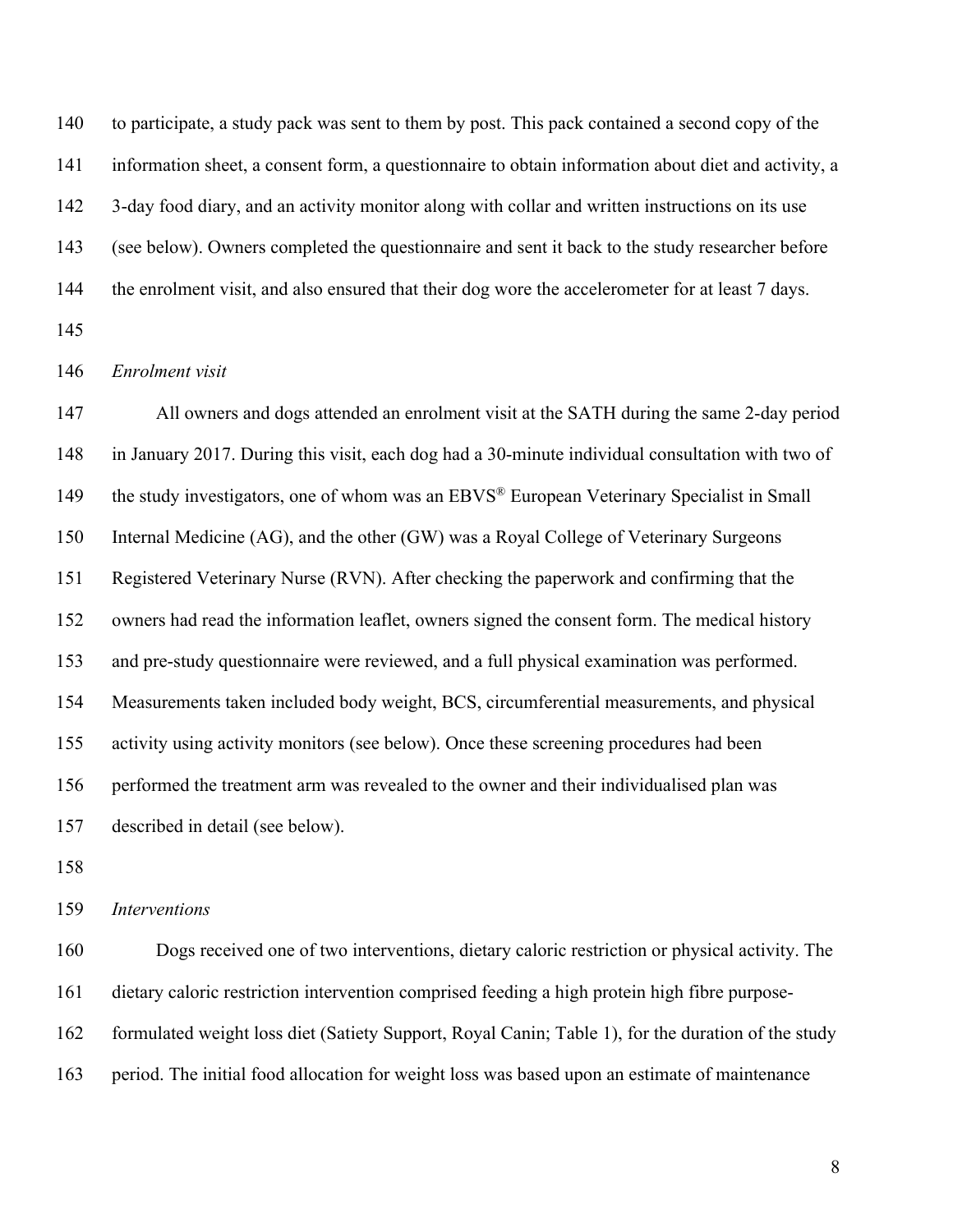164 energy requirement (MER = 440 [kJ]  $\times$  body weight [kg]<sup>0.75</sup>/day) using the ideal weight of the dog, as determined by current body condition score (German et al., 2015). The degree of restriction for each dog was then individualised based upon sex, neuter status and, if necessary, other factors that might influence MER (i.e. presence of associated diseases such as orthopaedic disease). The starting energy allocation was typically between 50-60% of MER at ideal weight. Owners were instructed to measure out food portions using electronic weigh scales, and to feed this in divided meals, using a provided modified feeding bowl (Slow Down Dog Bowl, Royal Canin). They were also asked to avoid feeding any additional foodstuffs (e.g. table scraps or treats) and not to change the dog's current physical activity plan.

 The physical activity intervention comprised increasing the dog's current physical activity pattern and was tailored to the capabilities of both the dog and the owner, with the intention that the total weekly amount of physical be increased by at least a third. During the enrolment visit, detailed information on the current physical activity undertaken by the dog was collected, and tailored suggestions were given on increasing this activity through discussion with the owner. This could involve increasing the frequency or duration (or both) of physical activity sessions that the dog was currently undertaking. For example, an owner who was walking their dog once daily for 30 min could be asked to walk their dog for 40 min, whilst an owner who exercised their dogs three times a week could be asked to exercise them for four times per week. These suggestions provided a guide to the minimum desired increase in activity for each dog, but owners could increase activity levels beyond this if time allowed and if their dog could cope. In addition, owners were provided with a toy (Kong® Squeezz stick, Kong Company Ltd.) and encouraged to implement regular play sessions, with the number and frequency again determined by what the owner and dog could manage. Besides the changes to physical activity, owners were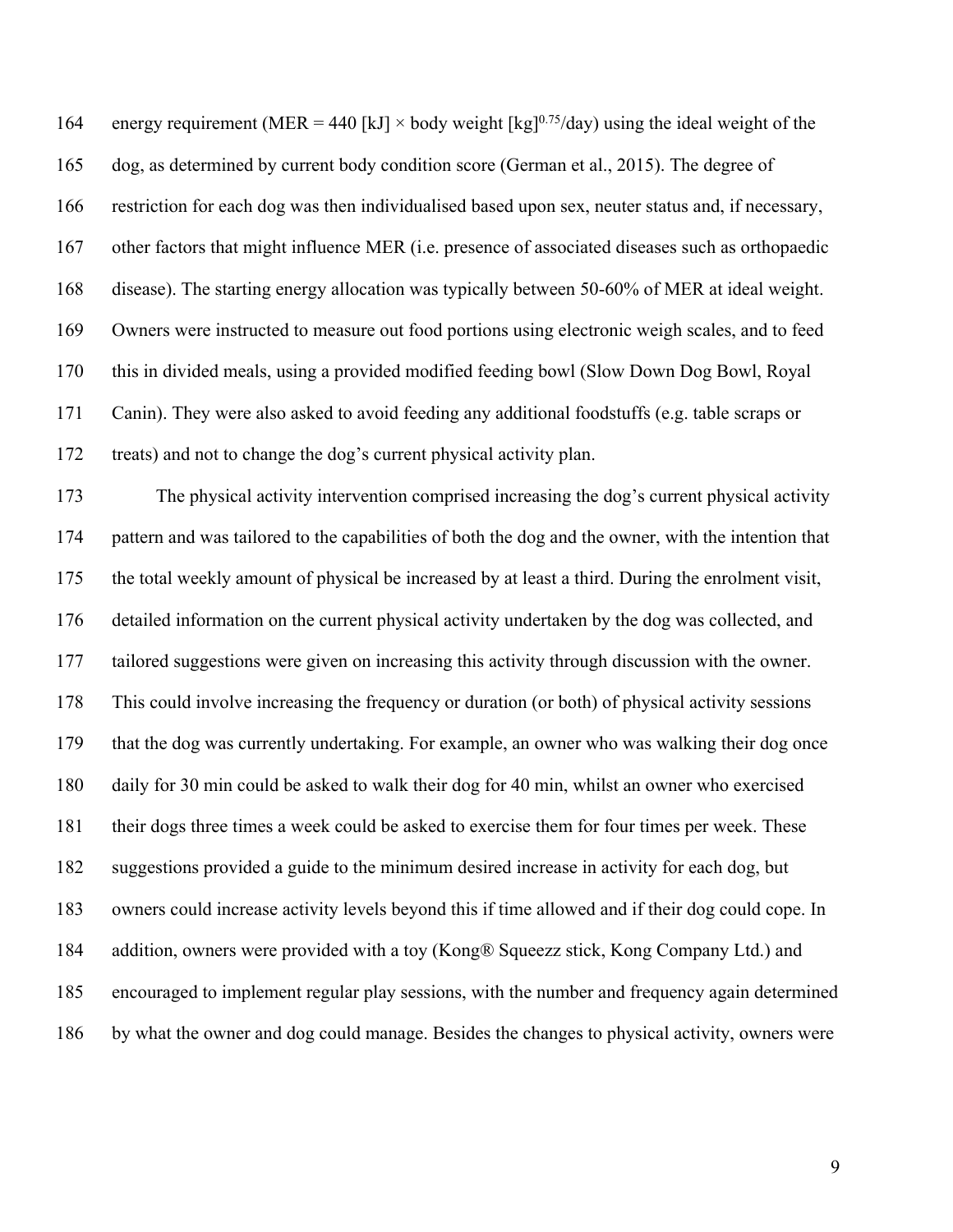instructed not to alter any other aspect of their dog's lifestyle most notably their food and meal pattern.

*Measurements*

 Measurements taken at both the enrolment and final visits included bodyweight, BCS, and circumferential measurements. For bodyweight measurements, dogs were weighed on a single set of electronic scales (Veterinary Scale, Soehnle Professional), which were regularly calibrated to verify precision and accuracy using certified test weights (Blake and Boughton Ltd). The 9- 195 point BCS system was used for body condition by two experienced investigators (AG, GW). Initially, after each investigator had first independently assessed the dog, a final score was agreed by discussion and consensus. One investigator (GW) took three circumferential measurements at the enrolment and final visits using a fabric tape measure with measurements recorded in cm. The measurements taken were mid-neck (mid-point of the neck, approximately half way between occiput and cranial edge of the scapula), thorax (immediately caudal to the thoracic limb) and abdomen (immediately cranial to the pelvic limb). Other measurements, for example muscle condition scoring or measurement of thigh circumference, were not performed due to time constraints.

 Physical activity was monitored for a period of seven consecutive days before the study commenced and for 7 days during the final two weeks of the study using a triaxial accelerometer 206 and ActivityScope analysis software (VetSens®) which had previously been validated in dogs (Westgarth and Ladha, 2017). Before the enrolment visit, owners were sent the accelerometer by 208 post, along with a fabric collar<sup>4</sup>, modified with an elastic and Velcro pouch to secure the accelerometer snugly, and instructions on its use. Owners fitted the collar around the dog's neck,

See: https://www.dog-games-shop.co.uk/20mm-top-piece.html. (accessed <sup>17</sup> July 2018)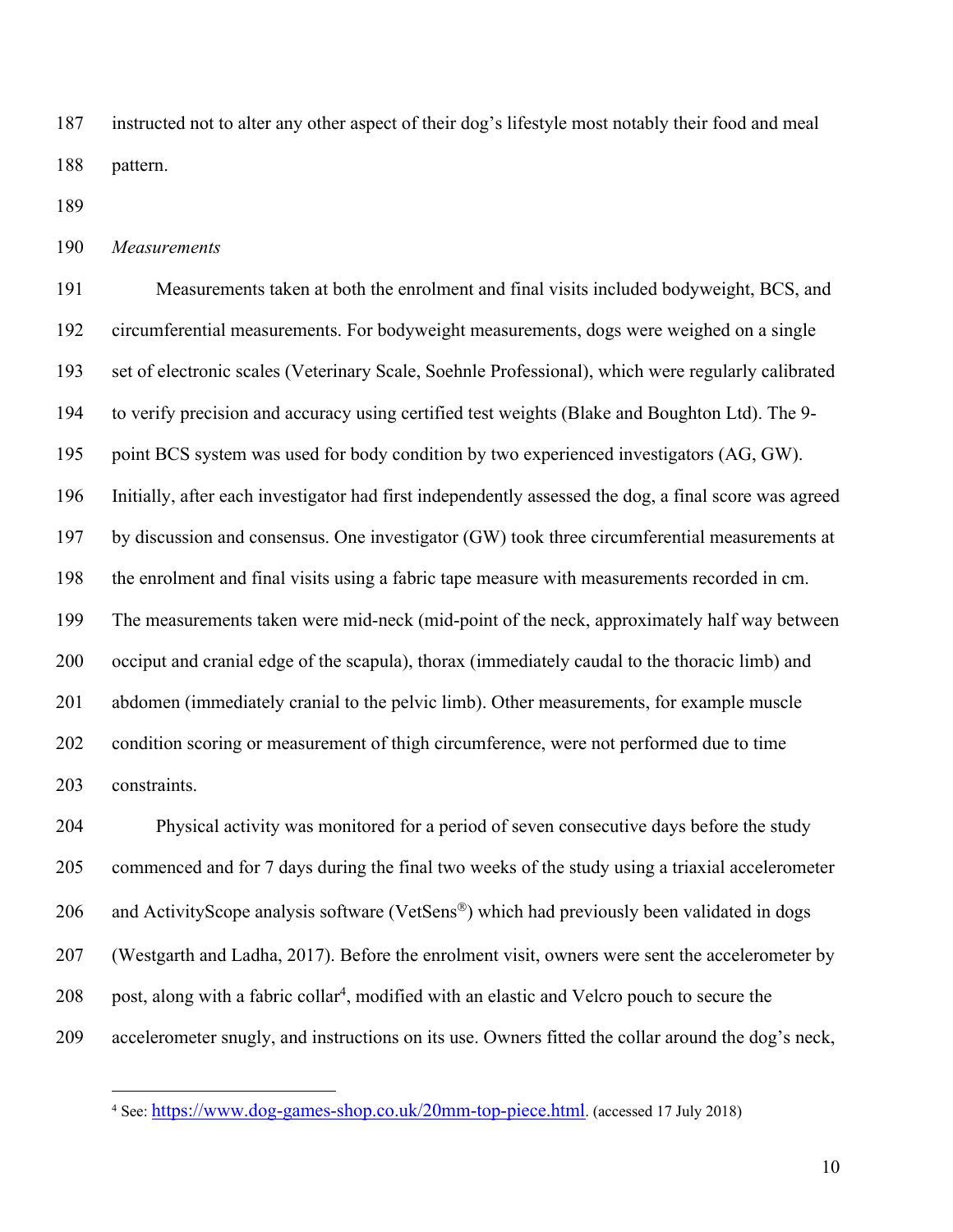and then left it in place for the 7-day period. Owners were instructed to keep the collar on except for bathing or swimming activities. They also completed a diary where particular events and times could be recorded, for instance if the collar had been removed.

 After each 7-day period, data were downloaded from the accelerometers, and ActivityScope software was used to translate the raw actigraphy into VM3 (vector magnitude) counts, in order to filter out movement originating from mechanical sources such as vehicles (Westgarth and Ladha, 2017). The time spent in states of light, moderate and vigorous activity was calculated using a threshold approach (Table 2) as previously reported (Yam et al., 2011, Morrison et al., 2013), and percentages were derived from the time spent in each state for the whole 7-day period. The VetSens system automatically calculates non-wear periods, enabling these to be excluded from calculations. Percentage rather than absolute values were compared 222 both within and between groups on account of the fact that the wear time for each 7-day period varied between dogs.

#### *Owner support and study monitoring*

 Owners maintained a diary in which they recorded feeding of the purpose-formulated diet (amount offered and consumed), and any additional food that had been consumed (either given as treats or stolen). These records were used subjectively to determine compliance with the allocated intervention (see below). One study investigator (GW) contacted all owners every 2 weeks to monitor progress but, in addition, owners could contact the study investigators directly by telephone at any stage if they needed urgent guidance. For dogs on the physical activity intervention, compliance was discussed and encouragement was provided as required. As far as possible, further encouragement was given to attempt to increase activity further, again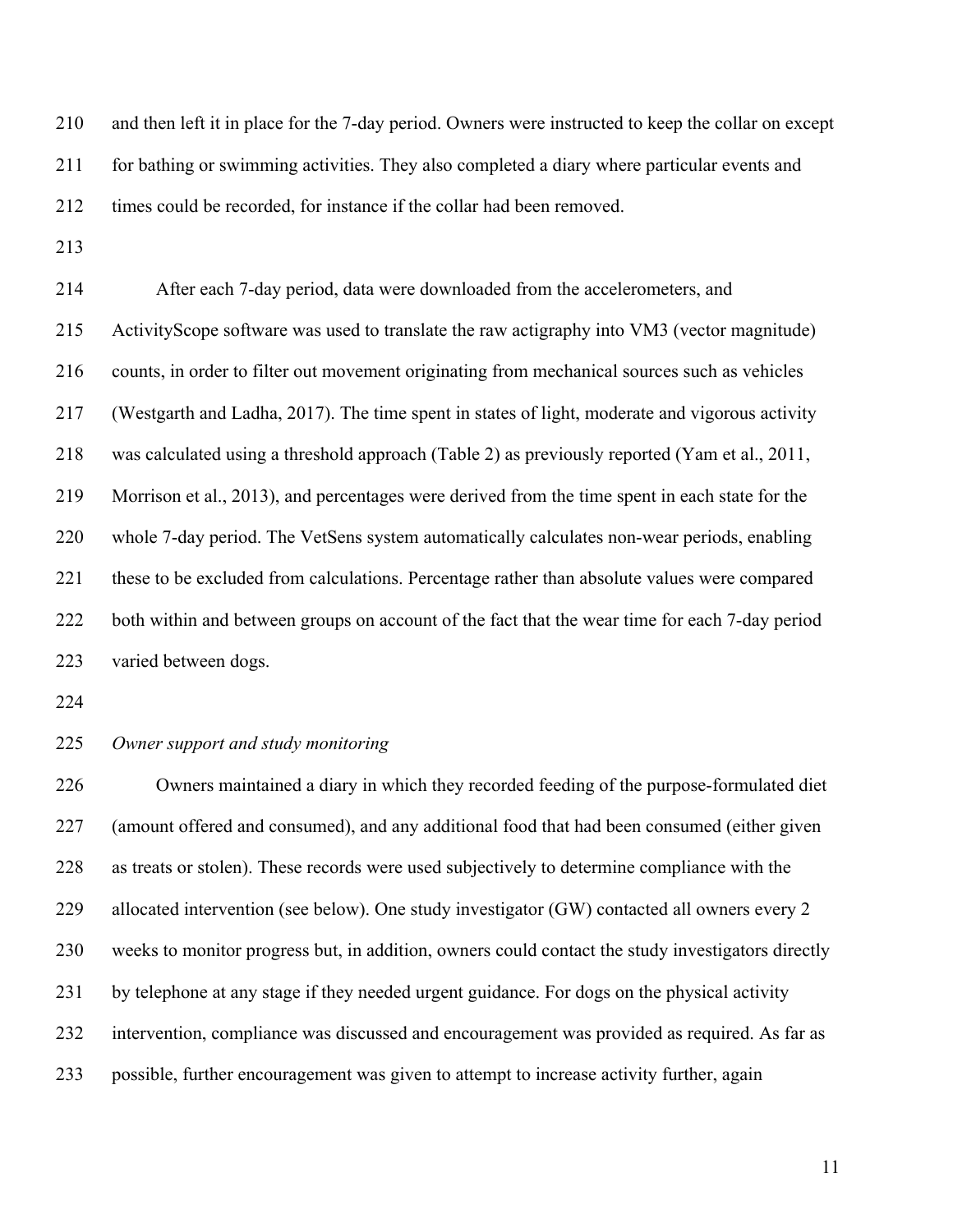| 234 | dependent on the capabilities of the individual dog. For the dietary caloric restriction            |
|-----|-----------------------------------------------------------------------------------------------------|
| 235 | intervention, counselling was provided regarding maintaining compliance with the food               |
| 236 | allocation, measuring food out, avoiding the feeding of additional foodstuffs, and strategies to    |
| 237 | mitigate any food-seeking behaviour that manifested during the trial.                               |
| 238 |                                                                                                     |
| 239 | Final visit and support after the trial                                                             |
| 240 | Dogs and their owners returned to the SATH 8 weeks later for a follow-up visit, with                |
| 241 | assessments for all dogs conducted over two consecutive days in March 2017. Each was re-            |
| 242 | examined by the same two study investigators (AG, GW). The diary record was reviewed, and           |
| 243 | the same measurements taken as for the enrolment visit (bodyweight, BCS, circumferential            |
| 244 | measurements).                                                                                      |
| 245 |                                                                                                     |
| 246 | After the trial was completed, all owners were given either a complimentary toy (Kong®)             |
| 247 | Squeezz stick, caloric restriction intervention) or modified feeding bowl (Slow Down Dog Bowl,      |
| 248 | Royal Canin; physical activity intervention), and given further guidance on its use. In addition,   |
| 249 | all owners offered follow-up weight management support for their dog at SATH, and the               |
| 250 | opportunity to implement a long-term weight loss plan involving both dietary caloric restriction    |
| 251 | and increased activity. In total, the owners of six dogs chose to pursue this, comprising two dogs  |
| 252 | originally on the dietary caloric restriction intervention and four dogs originally on the physical |
| 253 | activity intervention.                                                                              |
| 254 |                                                                                                     |
| 255 | Compliance with intervention                                                                        |
| 256 | The diary records of owners were reviewed to determine compliance with the allocated                |

intervention. Given that only limited handwritten text notes were available, only a subjective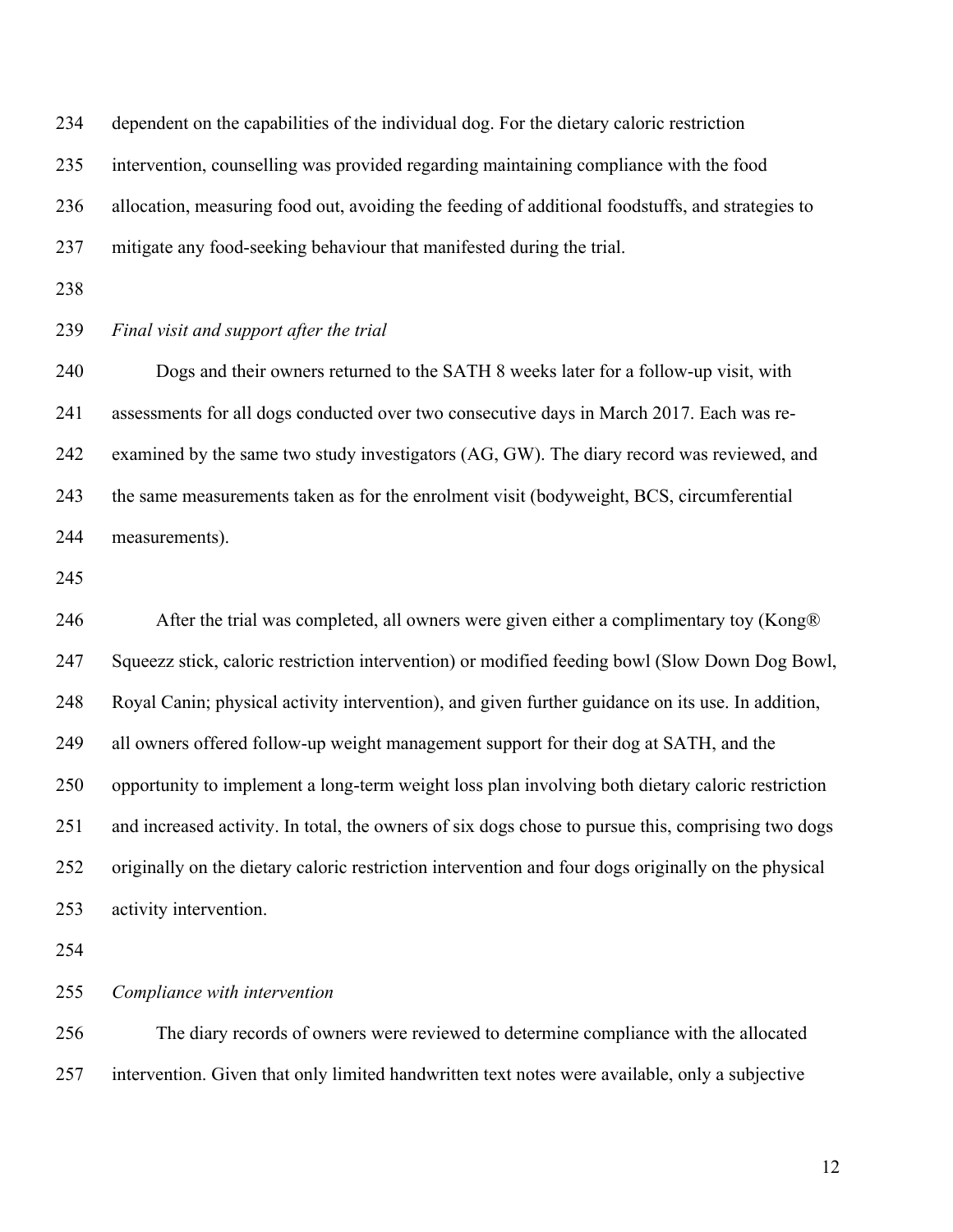assessment was possible. For the dietary caloric restriction group, compliance with the therapeutic diet (amount and meal frequency), the recommendation to maintain the same physical activity level, and the consumption of additional food (either offered or stolen) were considered. For the physical activity group, compliance with the recommended increase in physical activity, and with the recommendation to maintain the same feeding pattern were considered.

### *Patient welfare, adverse events and early trial discontinuation*

 Throughout the study, all efforts were made to safeguard the welfare of the dogs enrolled. For both the enrolment and final visits, two RCVS-registered veterinary nurses, one animal behaviourist, and one veterinary student were on hand to supervise and monitor all dogs. During the 8-week intervention period, owners observed the wellbeing of their dogs and alerted the investigators if they were concerned. One study investigator (GW) was responsible for recording the details of any welfare issues, protocol deviations, suspected adverse events, and development of concurrent medical problems. If any adverse event was thought to be related to either intervention, participation in the study was to be suspended immediately. If it was thought to be unlikely that an adverse event was related to the intervention, the dog was allowed to continue with the trial, provided that the owners agreed. Participation could also be suspended if an enrolled dog developed an unrelated condition whilst enrolled in the trial. Finally, owners were free to withdraw their dog at any stage, without needing to give a reason.

#### *Randomisation procedure and allocation concealment*

 The *a priori* power calculation (see below) suggested that six dogs per group would be sufficient to demonstrate a clinical difference between interventions and, as a result, we aimed to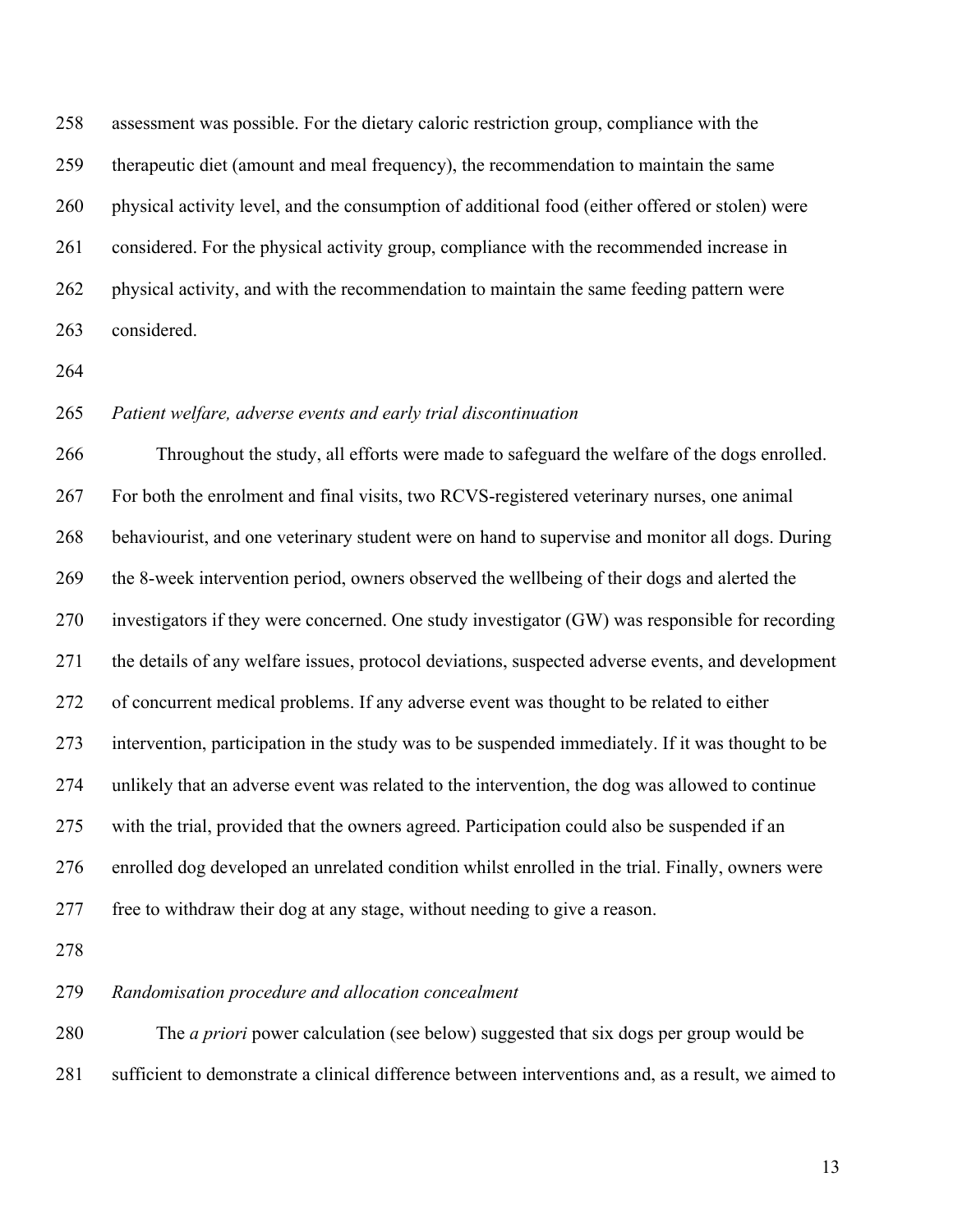recruit at least 12 and up to 24 dogs during the recruitment phase. Prior to recruitment, one investigator (AG) used the random number generator of a computer statistics programme (Stats Direct version 2.6.2, Stats Direct Ltd.) to create a random sequence of 24 treatments, with 12 labelled A and 12 labelled B. Given that it was unclear how many eligible dogs would ultimately be available, a block size of 2 was used (i.e. each sequential block of two treatments contained either an A or a B in random order). Therefore, the number of dogs assigned to each treatment arm always remain closely balanced throughout the list. Once created, the list was placed in a sealed envelope and not examined again until after recruitment was completed. A second study investigator without knowledge of the treatment allocation (GW) assigned the study numbers to the dogs as recruitment proceeded. Study numbers were assigned in strict chronological order according to the date that their referral request was received. After all referral requests for any eligible dogs had been received and the recruitment phase was closed, but before the treatment allocation list was revealed, the second study investigator decided at random which treatment (diet or physical activity) would be assigned to which treatment label (A or B). Only then, did the first study investigator open the sealed envelope to reveal the final treatment allocation for each dog. Once the treatment (diet or physical activity) was known, no attempt was made to blind the study investigators because the treatments were distinct and needed to be tailored to the individual.

*Outcome measures*

 The primary outcome measure was change in body weight expressed as a percentage of the starting (i.e. pre-intervention) weight (i.e. [pre-study measurement – post-study measurement] / [pre-study measurement] x 100). Secondary outcome measures included change in neck, thorax and abdominal circumference and change in physical activity, all of which were again expressed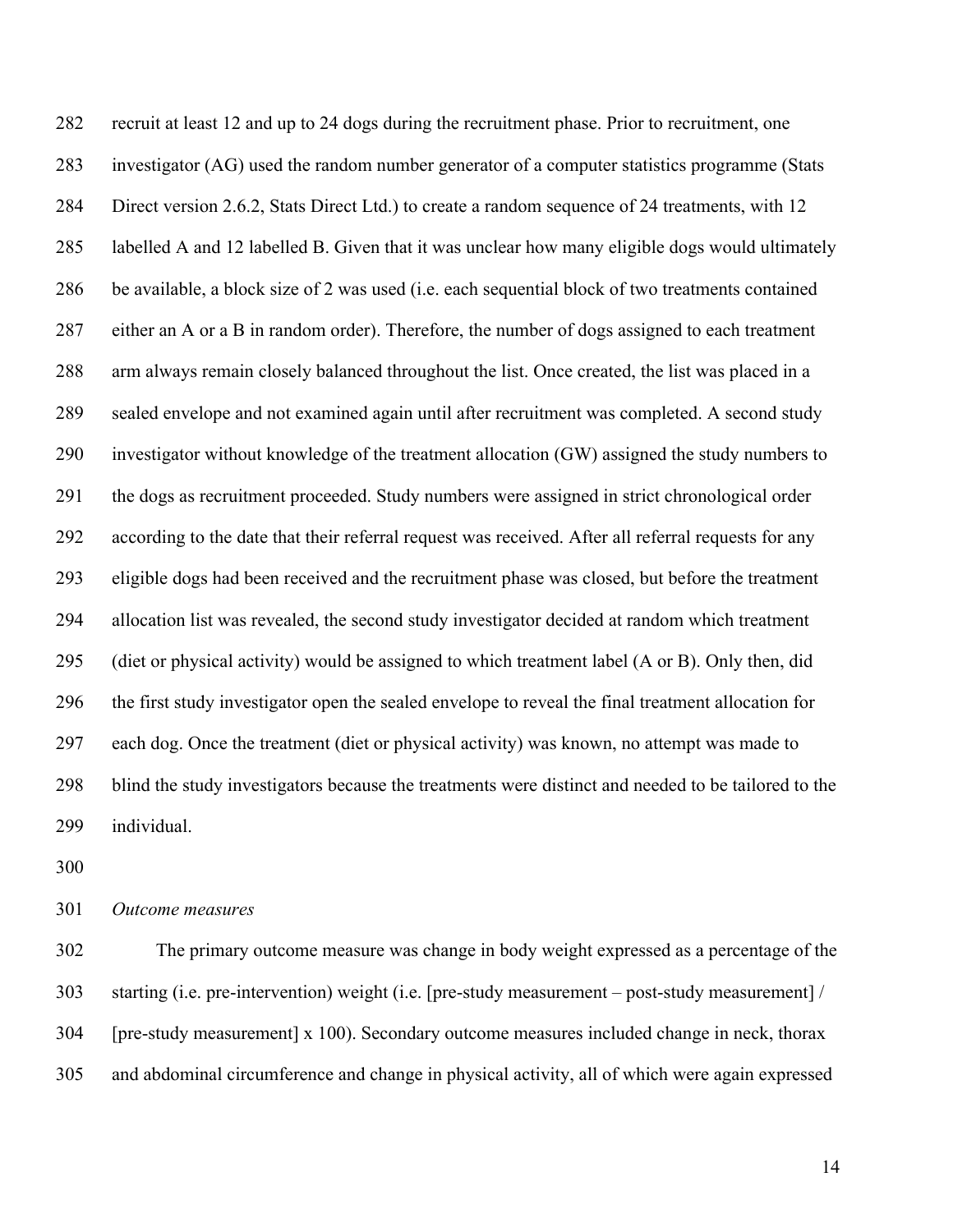as a percentage of the starting measurement. All of these outcome measures were decided prior to commencement of the trial.

*Sample size*

 During the design phase of the study, one investigator (AG) performed a sample size calculation using a statistical software package (Stats Direct version 2.6.2). The primary outcome 312 measure (percentage change in body weight) was used. The expected effect size (mean  $\pm$ 313 standard deviation) for the dietary caloric restriction was  $8.7 \pm 4.85\%$ , which was based upon the percentage weight lost over 8 weeks in a recent study using the same therapeutic diet (Flanagan et al., 2017). Given that a recent study incorporating physical activity using a treadmill did not reveal a significant additional effect over dietary caloric restriction (Vitger et al., 2016), the expected effect size was assumed to be equivalent to that of placebo as seen in previous experimental weight loss studies, e.g. 2.6% body weight over an 8-week period (Gossellin et al., 2007). A 1:1 test:control recruitment rate was used and calculations assumed that a power of 80% was required to identify this difference with a two-sided *P* of <0.05. Based upon these criteria, it was determined that six animals per group would be needed. In order to take account of possible study drop-outs, the investigators attempted to recruit at least 12 and up to 24 dogs within the short recruitment window.

#### *Data handling and statistical analysis*

 Data were entered into an electronic spreadsheet (Microsoft Excel® for Mac version 16.19) and checked for errors, and this dataset is available as supporting information (S1 dataset). Two computer statistical packages were used for data analysis: StatsDirect version 2.6.2 and SPSS version 23.0 (IBM Corporation). The level of statistical significance was set at *P*<0.05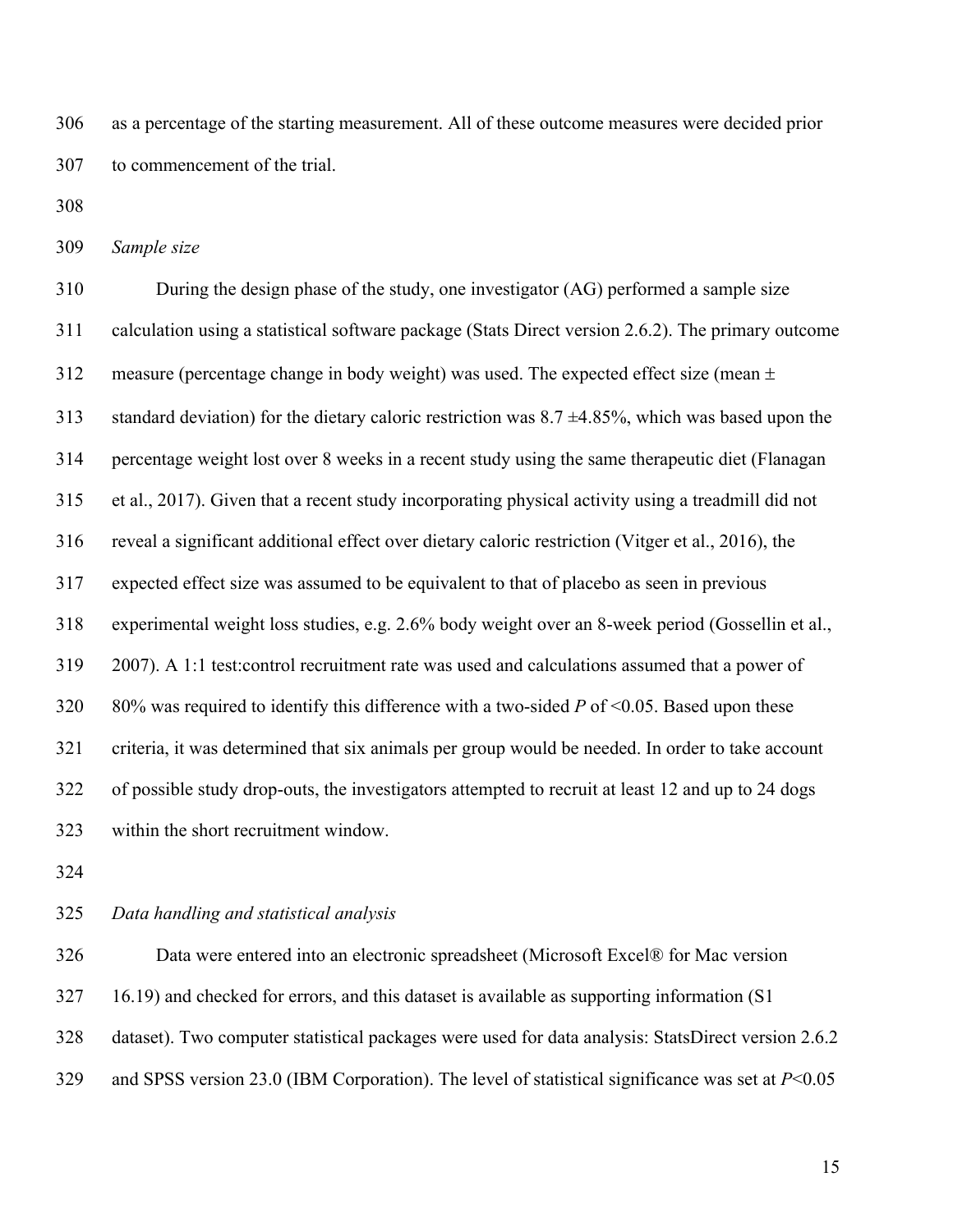for 2-sided analyses. Standard descriptive statistics were used to report continuous (age, bodyweight, circumferential measurements, percentage change in weight and circumference) and ordinal (BCS) data as median and range given the small study numbers, whilst categorical variables were expressed as proportions (number with percentage in brackets). Given the small group sizes, non-parametric tests were used throughout. Data comparisons were made with Fisher's exact test (for proportions), and either the Wilcoxon signed rans test or the Mann- Whitney test (for continuous and ordinal variables). The Mann-Whitney test was used to compare absolute continuous data at baseline between groups (e.g. age, starting bodyweight, duration of physical activity before weight loss; Table 3), whilst Fisher's exact test was used to compare differences in sex and the Cochrane-Armitage trend test used for BCS. The Mann- Whitney test was used to compare percentage changes in weight loss outcomes (e.g. body weight, bodyweight, circumference and physical activity) between groups, and the Cochrane- Armitage trend test was used for changes in BCS again between groups. For within-group comparisons (pre- vs. post-weight loss), a Chi square test for trend was used to assess changes in BCS, whilst Wilcoxon signed ranks tests were used to compare changes (pre- and post-weight- loss) in bodyweight, circumferential measurements, and physical activity. Outcome data were analysed on an intention to treat basis. Full datasets were available for all dogs, with the exception one dog where pre- and post-weight-loss zoometric data were missing (due to time pressures) and post-weight-loss physical activity data were not available (because the owner did not return the accelerometer after the second period of activity monitoring). In order to account for missing data in the intention to treat analysis, imputation was performed using the method of multivariate normal imputation (Lee and Carlin, 2010).

*Protocol changes*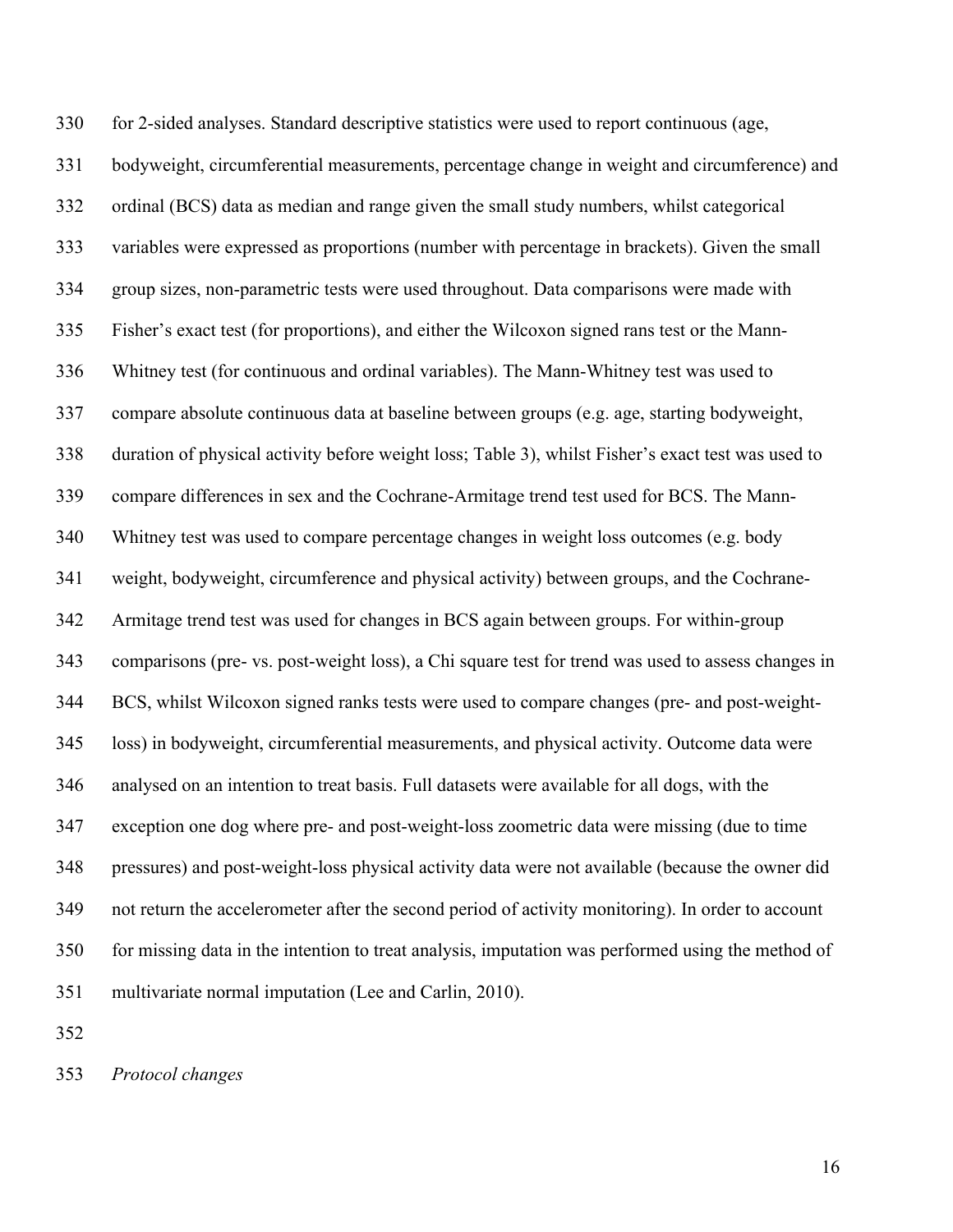Two protocol changes were made to study protocol during the enrolment visit due to unexpected findings at this stage. During the enrolment visit, it was discovered that one dog assigned to physical activity intervention was already on a weight loss regimen using a therapeutic weight loss diet, and one dog in the dietary caloric restriction group was fed a dry hydrolysed diet (Hypoallergenic Diet dry, Royal Canin), implying the presence of an adverse reaction to food. These details had not been reported by the referring veterinarians or owners before during the recruitment phase. These dogs had already been allocated to an intervention arm and, therefore, were allowed to remain within the trial (according to the intention-to-treat principle). In addition, the owner of dog already on the therapeutic weight loss diet was instructed to continue feeding the current daily food allocation.

 A second dog in the physical activity arm had significant osteoarthritis, which again had not been reported by the primary care veterinarian or owner during the recruitment phase. Although the dog was physically active and receiving regular daily walks, increasing this further was not thought to be clinically appropriate. Instead, this dog received weekly 60-minute hydrotherapy sessions using an underwater treadmill, supervised by a trained veterinary physiotherapist. This dog also continued in the study and data was included in analyses. 

#### **Results**

*Dogs*

 Owners of 14 dogs expressed an interest in participating, 13 of which met the eligibility criteria and proceeded to the enrolment phase. These 13 dogs were then randomly allocated to the two treatment arms, with six dogs assigned to the dietary caloric restriction group and seven assigned to the physical activity intervention (Table 3). Before the trial, all dogs were fed adult maintenance diets, except for one dog in the dietary caloric restriction group that was fed a dry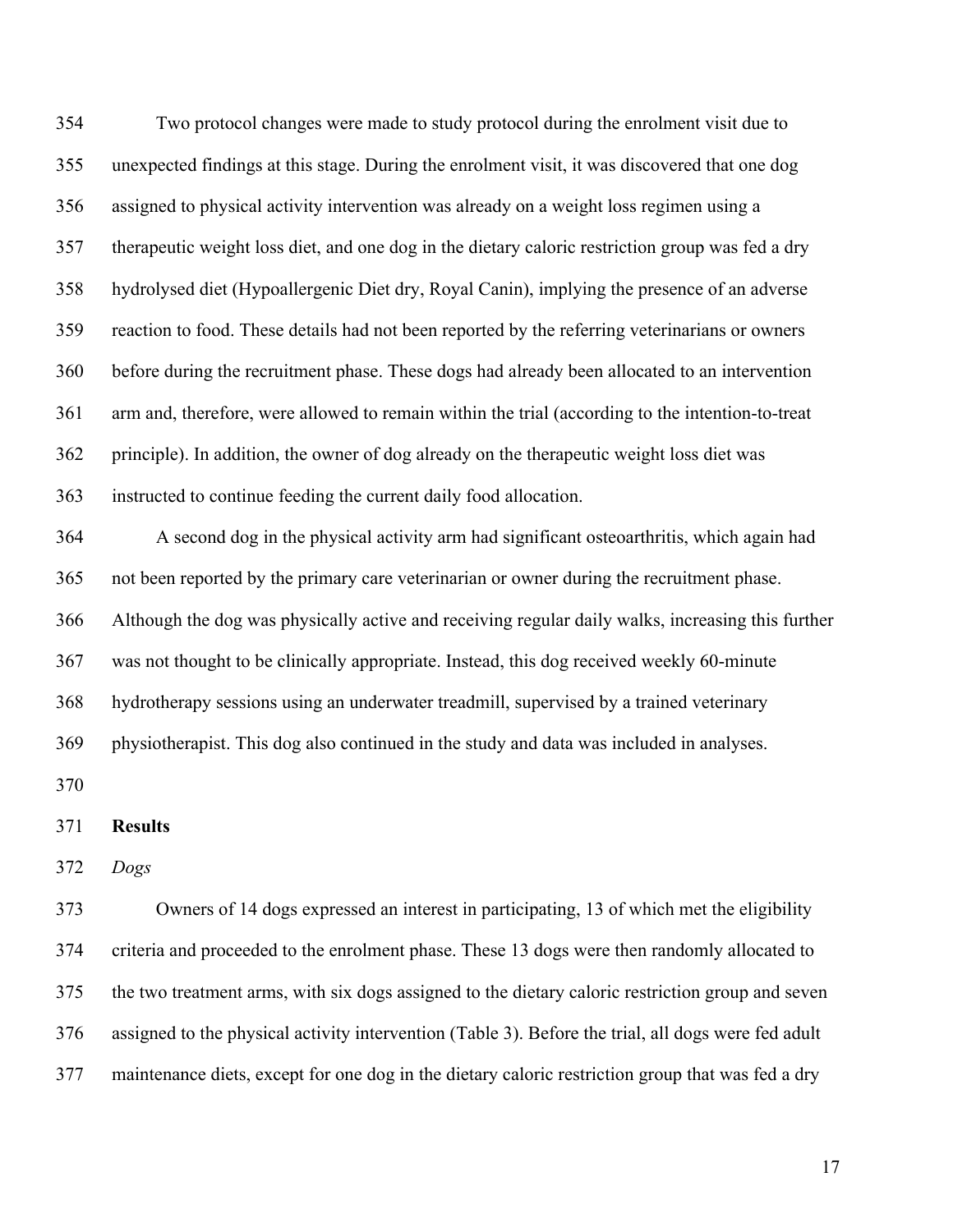hydrolysed diet (Hypoallergenic Diet dry, Royal Canin), and one dog in the physical activity group that was fed a was fed a dry therapeutic weight loss diet (Satiety Diet dry, Royal Canin). Owners also reported feeding a range of dog treats and table scraps on a regular basis. There were no significant differences between groups for any of the baseline variables (Table 3). All dogs finished the trial and complete datasets were available for all parameters, with the exception of activity data post-intervention for one dog as discussed below.

#### *Adverse effects and withdrawals*

 No significant adverse effects were reported, and no withdrawals occurred in any dogs during the study. However, one dog in the diet group sustained a leg injury and which required rest for 6 weeks. Despite this, it was possible to continue with the intervention as planned, and the physical activity recorded post-intervention was included in the analysis.

#### *Compliance with intervention*

 Diary records were available for ten of the dogs, comprising five of six and five of seven from the dietary caloric restriction and physical activity groups, respectively. In the dietary caloric restriction group, records indicated that all owners had fed the correct amount of the therapeutic diet, whilst a review of activity suggested a similar amount to what had been undertaken previously. However, against recommendations, all dogs received additional food, usually given as treats but occasionally stolen. Items fed included additional therapeutic diet, other dog food, meat (e.g. chicken, pate), yogurt, fruit (e.g. watermelon, orange, strawberry, pear), vegetables (e.g. courgette, carrot), rawhide chews and chocolate. Given the limited information written, it was not possible to estimate the energy intake from this food. In the physical activity group, the written notes suggested good compliance with the recommendations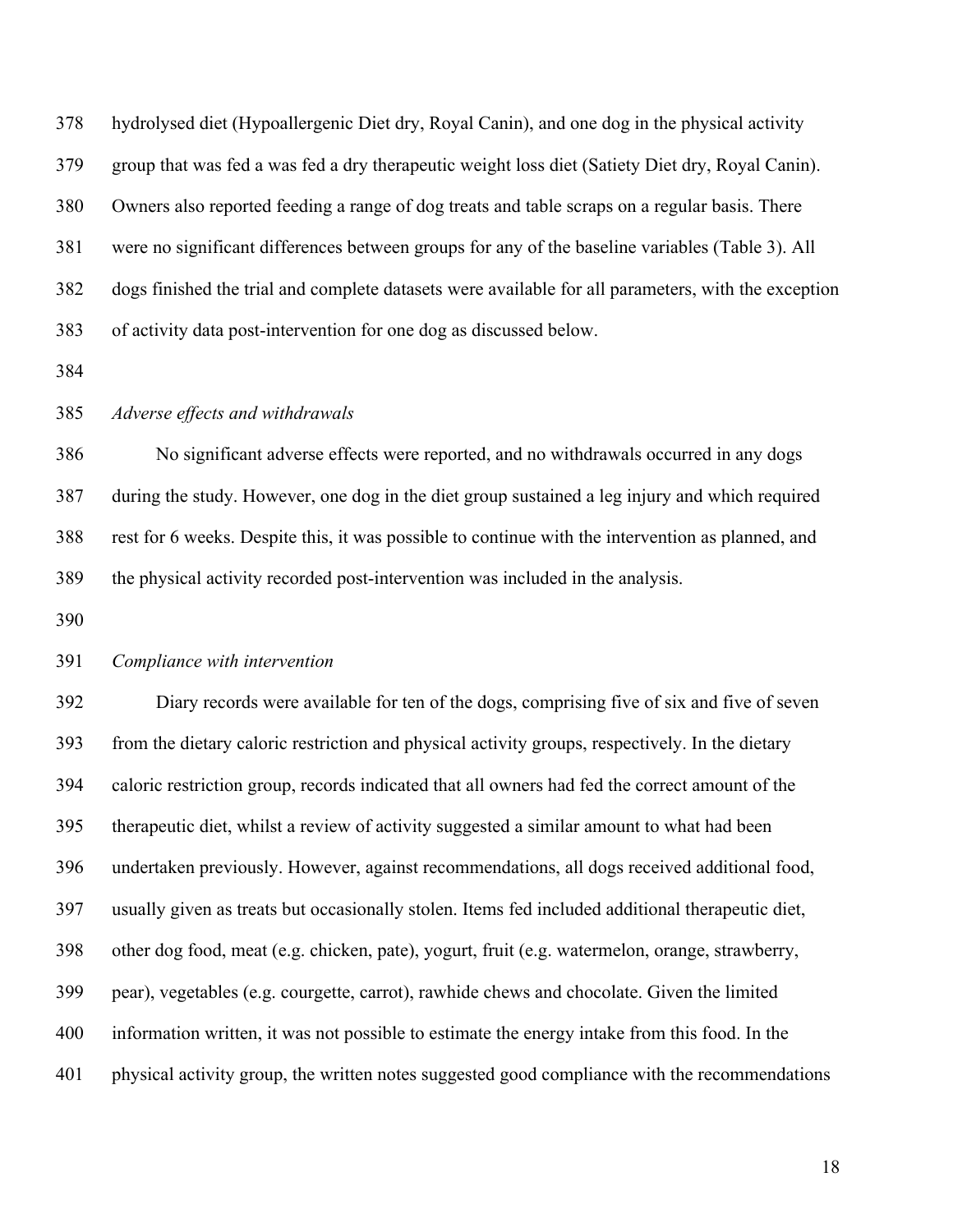in all dogs, consistent with an activity increase of at least a third compared with baseline, and no change in food intake.

*Bodyweight and body condition*

 Bodyweight and BCS data from before and after weight loss are shown in Table 4. The bodyweight of dogs in the dietary caloric restriction group changed by a median of -10% from starting baseline (range -5 to -12%, *P*=0.031), but bodyweight in the physical activity group did not (median change -2% SBW, range +3% to -6%; *P*=0.109). Therefore, weight loss was significantly greater with dietary caloric restriction than with physical activity (*P*=0.014). There was a significant decrease in BCS in the dietary caloric restriction group (*P*=0.043), with the BCS decreasing by one category in four of the dogs and by two categories in the remaining two dogs. In contrast, BCS did not change in 6 dogs in the physical activity group, and decreased by one category in the remaining dog, with no significant change in the group as a whole (*P*=0.798). As a result, the decrease in body condition was significantly greater with dietary caloric restriction than with physical activity (*P*=0.003).

*Neck, thoracic and abdominal circumference*

 Zoometric measurements taken from dogs from before and after weight loss are shown in Table 4. Abdominal circumference (dietary caloric restriction: median -12.0%, range -5.0 to - 17.4, *P*=0.031; physical activity: median -7.8%, range -6.2 to -13.0, *P*=0.016) and thoracic circumference (dietary caloric restriction: median -7.5%, range -5.5 to -18.2, *P*=0.031; physical activity: median -3.6%, range 0.0 to -12.0, *P*=0.031) changed significantly in both groups. For thoracic circumference, the magnitude of change was greater for the diet intervention group than for the physical activity group (*P*=0.027), but there was no difference between interventions for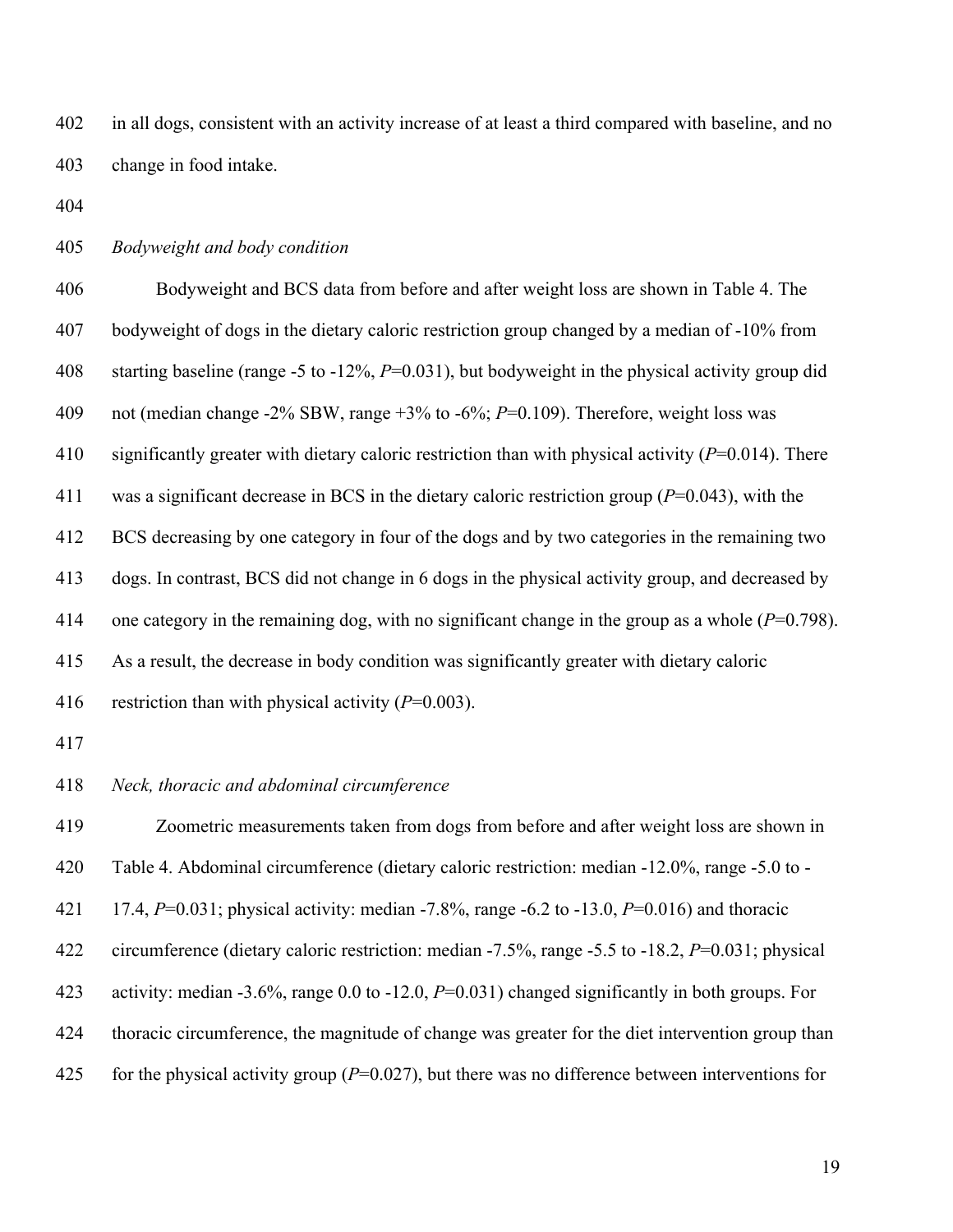426 the change in abdominal circumference  $(P=0.430)$ . Further, there was no change in neck

427 circumference in either group (dietary caloric restriction: median -4.5%, range 4.0 to -6.9,

*P*=0.125; physical activity: median -4.1%, range 0.0 to -13.3, *P*=0.062), and no difference in the

- magnitude of change between groups (*P*=1.000).
- 

*Physical activity*

 Physical activity was monitored during the trial using triaxial accelerometer (Table 5), and an example of the activity data for the trial for one dog in the physical activity group is shown in Figure 1. There was some difference amongst dogs in the time the accelerometers were worn, although there were no differences between groups or time periods (Table 5). There was no difference in the percentage time spent in sedentary (*P*=0.943), light-moderate (*P*=1.000), and vigorous (*P*=0.720) physical activity between groups before weight loss. There was no change in activity levels within the dietary caloric restriction group, pre- and post-trial (sedentary: *P*=1.000; light-moderate: *P*=0.562; vigorous: *P*=0.312). There was also no change in sedentary (*P*=0.469) or light-moderate (*P*=1.000) activity in the physical activity group, but vigorous activity increased significantly (*P*=0.016). However, there were no differences between groups for the change in activity within each category (sedentary *P*=0.617; light-moderate, *P*=0.721; vigorous *P*=0.054).

#### **Discussion**

 This is the first randomised controlled trial to compare dietary caloric restriction and physical activity as interventions for controlled weight loss in dogs. Although the study size was small, a difference between interventions was evident. All dogs in the dietary caloric restriction group lost weight, with the median percentage weight loss over being consistent with rates of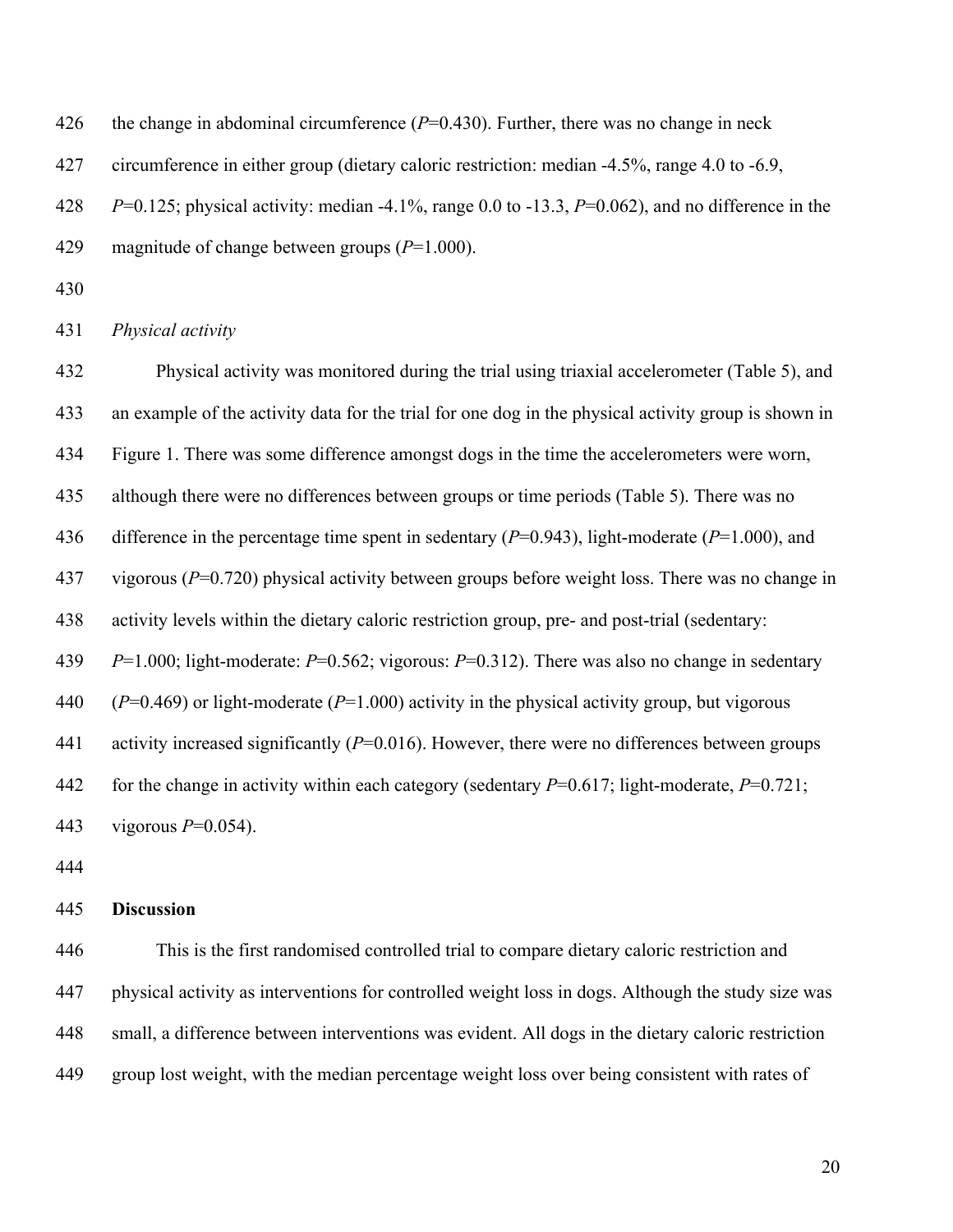weight loss seen in previous studies (German et al., 2007 & 2010; Vitger et al., 2016; Flanagan et al., 2017). In contrast, although six of seven dogs in the physical activity group did lose some weight, the amount lost was relatively modest (i.e. up to 6%) and not statistically significant. These results are consistent with human studies where clinically significant weight loss is unlikely unless there is a high level of aerobic exercise training (reviewed by Swift et al., 2014). For example, in the Studies of a Targeted Risk Reduction Intervention through Defined Exercise (STRRIDE) study, average weight loss was only minimal when exercising at low-amount / 457 moderate-intensity  $\sim 0.6$  kg weight loss with  $\sim 176$  min activity per week) or at low-amount / high-intensity (~0.2 kg weight loss with ~117 min activity per week), whilst even high-amount / 459 high intensity activity (171 min per week) only led to modest  $(\sim 1.5 \text{ kg})$  weight loss (Kraus et al 2002). They are also consistent with other weight loss studies in dogs whereby exercise did not increase rate of weight loss (Vitger et al., 2016). Of course, whilst physical activity might not be suitable as a sole weight loss strategy, it arguably conveys other benefits that are desirable as part of a weight loss regimen (Vitger et al. 2016). In a recent 12-week study, adding physical activity to a canine weight loss regimen helped to minimise loss of lean tissue mass (Vitger et al., 2016). It could be argued that the reason there was no significant change in bodyweight in the current study was that loss of adipose tissue in the physical activity group was offset by an increase in muscle mass. Although plausible, it is unclear as to whether the strategy for increasing physical activity we used (which relied on owners increasing their dog's activity by at least a third) is equivalent to the 3-times-weekly treadmill activity that the dogs of the previous study received. For example, although an underwater treadmill was used in one dog in the physical activity group, it was only used once weekly. Measurements of body composition, for instance using dual-energy X-ray absorptiometry (German et al., 2007, Vitger et al., 2016), would have been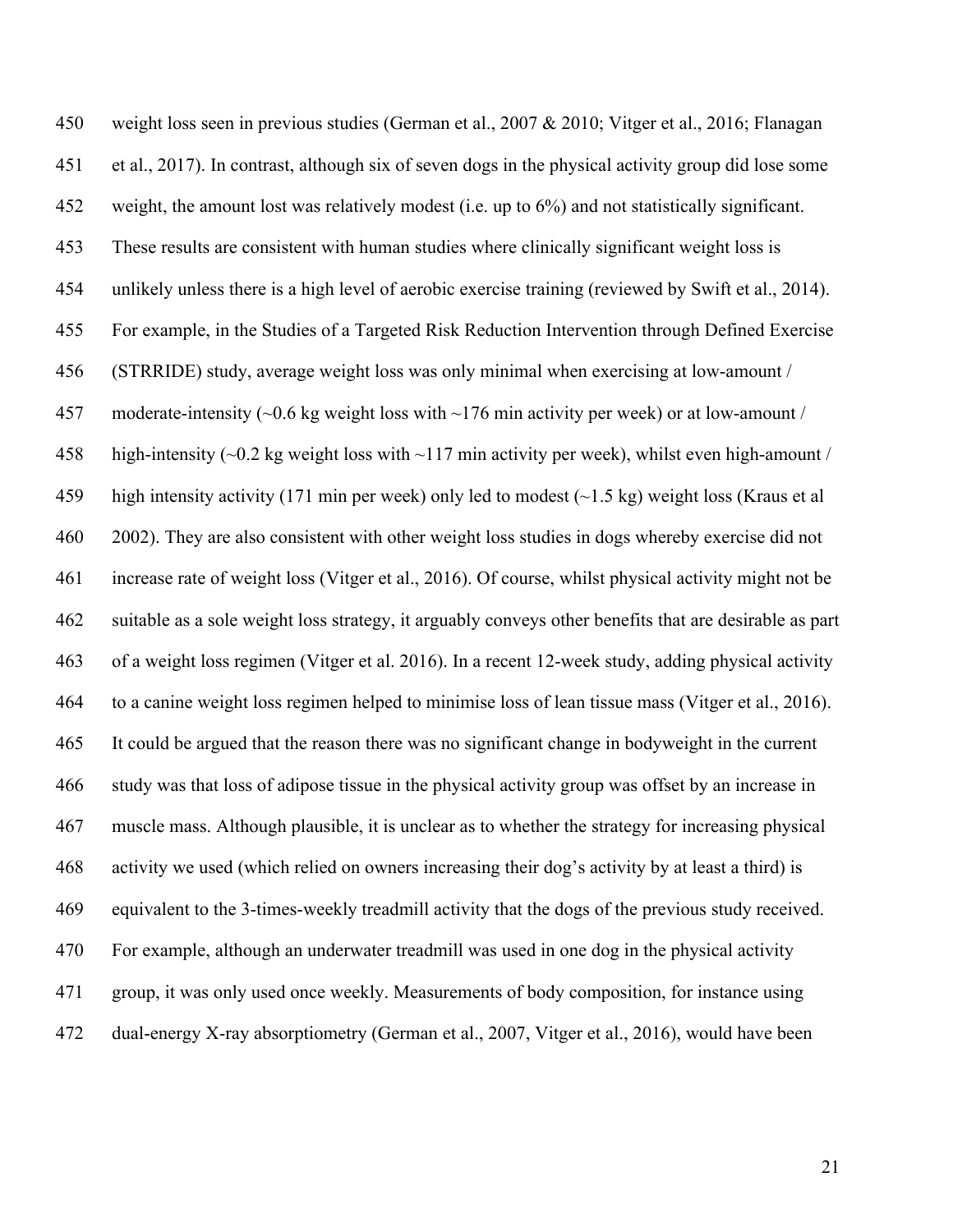required to determine whether lean tissue mass was maintained but, unfortunately, this was not performed.

 Thoracic and abdominal circumferential measurements decreased in dogs on both interventions. These zoometric changes are likely to be the result of loss of adipose tissue, suggesting that body shape changed significantly even despite the short study duration. The reason why thoracic and abdominal girth decreased, but neck circumference did not, is not known, but might be due to differences in the relative change of visceral versus subcutaneous fat. Most visceral fat is present within the abdomen whilst subcutaneous fat is distributed more widely (Merlotti et al., 2017), and human weight loss studies have shown that the percentage decrease in visceral fat is greater than the percentage decrease in subcutaneous fat (Merlotti et al., 2017). Nonetheless, given that the study was short, it is unclear what might have happened in the longer term, and whether or not other changes would have been seen. Alternatively, the differences might have been caused by the known variability in zoometric measurements, since this technique lacks precision even when conducted by the same person (German, 2016). Whilst such variability would again not necessarily be expected to affect such measurements systematically, we must accept that the study was unblinded and we cannot discount the effect of unconscious bias.

 Changes in physical activity were measured as another secondary outcome variable. Given the logistic challenges involved in posting out and receiving accelerometers, it was only possible to compare two 7-day periods of activity, one before and one at the end of the weight loss period. There was no significant change in physical activity in dogs on the dietary caloric restriction intervention but vigorous physical activity increased significantly in the physical activity group. Although this suggests that owners in both groups were compliant with the instructions given over physical activity (e.g. increasing exercise in the physical activity group, but not in the diet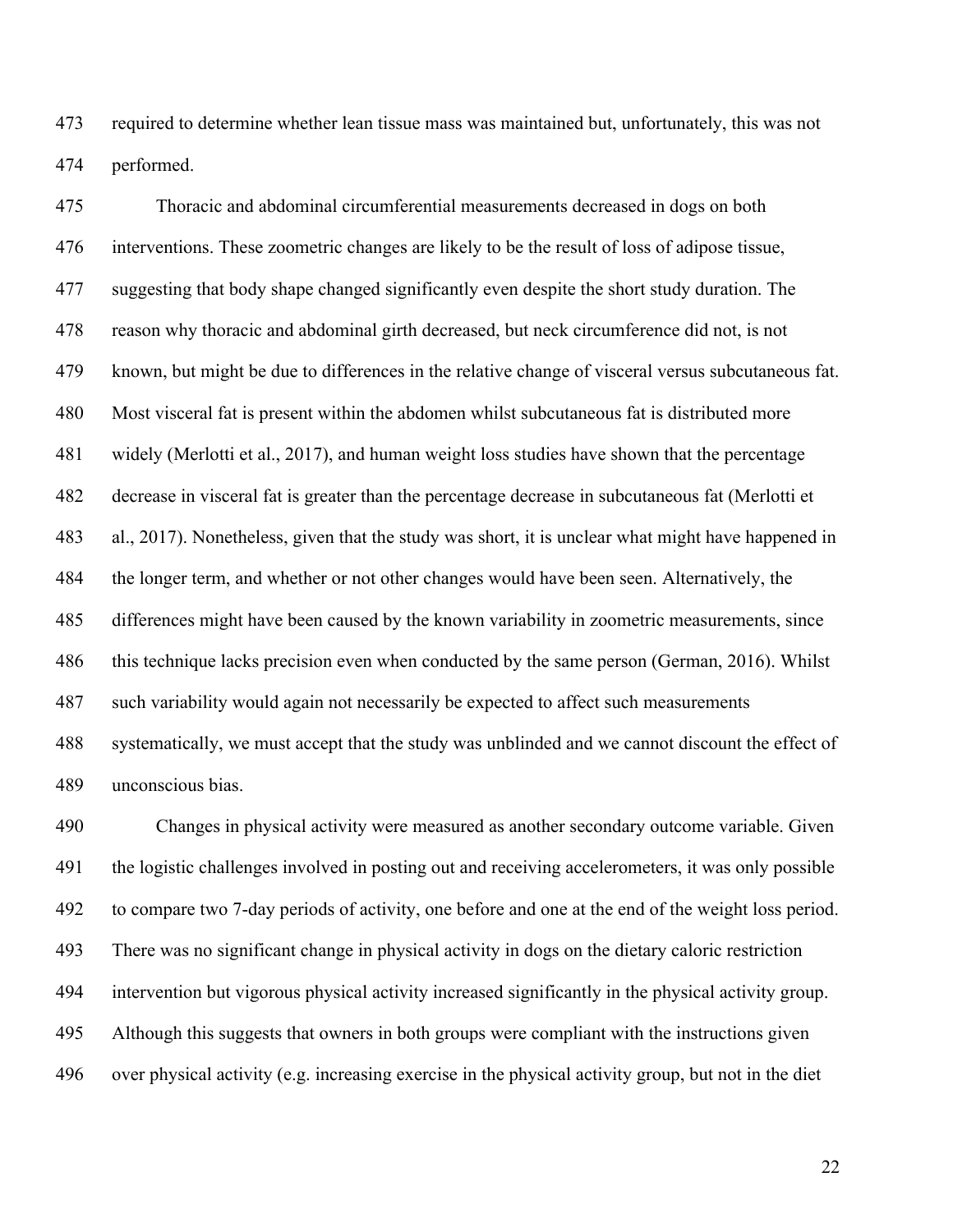group), the magnitude of increase seen in the physical activity group was less than would be expected from the recommendation made (e.g. to increase activity by at least a third). In this respect, the typical time that the devices were worn over the course of the week was 9998 min, 500 and a 0.6% increase equates to ~8 min additional vigorous activity per day, or 56 min per week. It is unclear as to the amount of vigorous physical activity necessary for health benefits in dogs (Wakshlag et al., 2012), but World Health Organization guidelines recommend that adult people 503 should have at least 75 min of vigorous physical activity per week<sup>5</sup>. Irrespective of whether the increase was sufficient for a health benefit, it may well have been that maximum increase that was feasible for the dogs and their owners. Indeed, previous work has suggested that it can be challenging for both owner and dog to introduce meaningful amounts of physical activity into the daily routine of an obese dog. In a previous weight loss study involving 3-times-weekly treadmill sessions, dogs were often reluctant or unable to work energetically and, therefore, activity rarely exceeded a light-to-moderate intensity (Vitger et al., 2016). Additional work is required to explore the best forms of physical activity for obese dogs in order to maximise the benefits during a weight loss regimen.

 On a related note, a limitation of the study was that the recommendation to owners regarding increasing physical activity was not based on previous scientific publications, for example, those confirming that such a change in activity would be enough to lead to significant weight loss. To the authors' knowledge, studies examining this have not been conducted in dogs. It is possible that significant weight loss could have been achieved had owners been advised to increase physical activity even more and, therefore, it could be argued that the current study actually compared dietary caloric restriction with placebo, rather than physical activity. The

<sup>&</sup>lt;sup>5</sup> See: http://www.who.int/dietphysicalactivity/factsheet\_adults/en/. (accessed July 2018)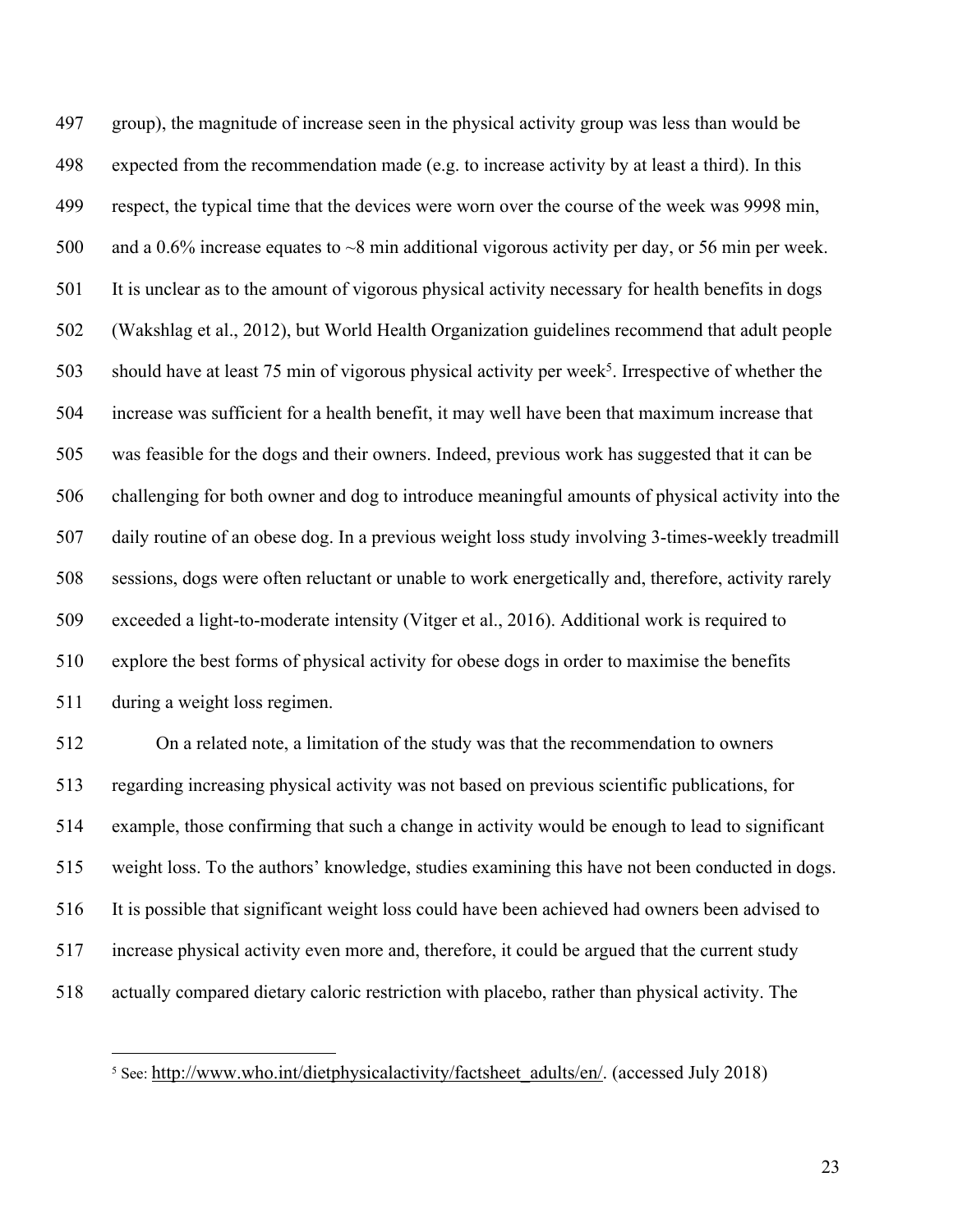recommendation made (i.e. increasing physical activity by at least a third) was based upon what we believed would be feasible for the majority of owners, having made similar recommendations on weight management to clients in the past. A review of diary records suggested that most owners complied with this recommendation, although the increase in physical activity measured by accelerometer was less marked. This suggests that it can be difficult for owners to increase the physical activity of their dog even modestly, implying this is unlikely to be a suitable strategy for managing overweight client-owned dogs.

 There are a number of other limitations for this study that should be considered when interpreting findings. First, sample size was small and the group of dogs studied was heterogeneous. Therefore, although designed to be adequately-powered for the primary outcome measure (percentage weight loss), we cannot be certain that it was adequately-powered for secondary outcome measures such as zoometric measurements and physical activity. This was compounded by the fact that we analysed data on an intention-to-treat basis, not least given that the original study protocol was modified twice on account of unexpected findings at enrolment. For example, eligibility criteria were not met for three dogs, one in the dietary caloric restriction group that was fed a hydrolysed diet before the study, and two in the physical activity group, one of which was already on a therapeutic weight loss diet, and the other that had pre-existing osteoarthritis. These might feasibly have affected the response to each intervention although, to an extent the effects might have counteracted one another. In this regard, greater weight loss might be expected in the dog in the physical activity group that was already being fed a weight loss diet; in contrast, it is possible that the efficacy of this intervention might be less for the dog with pre-existing osteoarthritis. An alternative approach would have been to consider analysing data on a 'per protocol' basis, whereby only dogs that complied with the intervention were included. However, this approach is not recommended because it can introduce bias and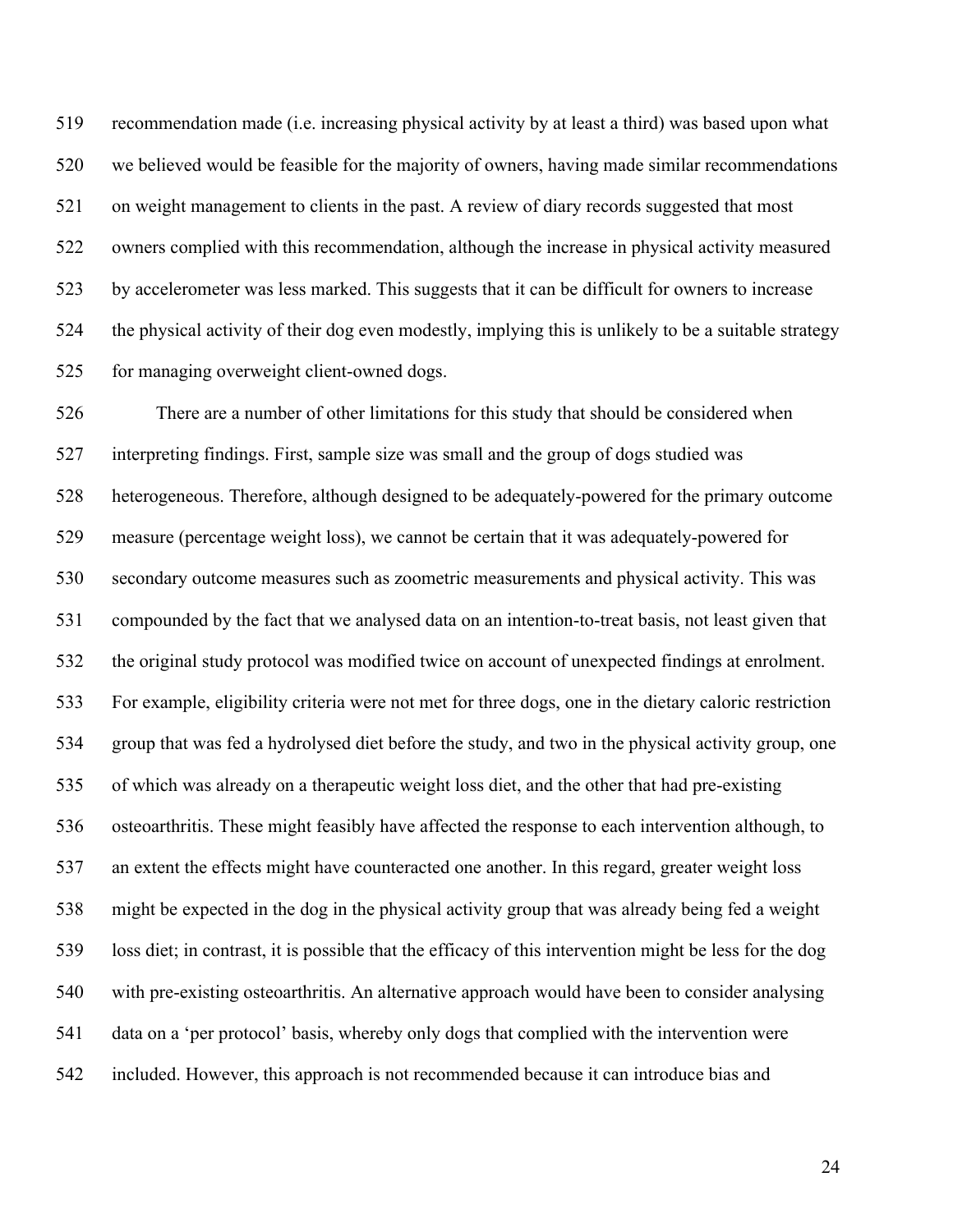invalidate the randomisation process (Moher et al., 2010). These protocol deviations, whilst unfortunate, are commonly-encountered when conducting trials in a clinical setting. Nonetheless, the authors recommend further studies to explore physical activity effects during weight loss, and the results of the current study could be used as a basis for a sample size estimation.

 Second, unintended bias could have resulted from differences in owner compliance between interventions. As discussed above, owners might have struggled to increase physical activity by the expected amount whilst, conversely, owners used to feeding treats to their dog might have struggled to comply with dietary recommendations. Although not all owners completed the diary, the available records indicated relatively good compliance with both interventions, with the main exception being feeding extra food in the dietary caloric restriction intervention. Nonetheless, since these were based on self-reporting, these results should be interpreted with caution, not least since under-reporting is known to be a problem in human nutrition studies (Heitmann et al., 2000). In the current study, inaccurate self-reporting is suggested by the fact that the magnitude of increase in physical activity was less than expected based on the accelerometer data. Therefore, the extent to which poor compliance influenced the current results is not known. Third, the study was only 8 weeks in duration, which is shorter than most previous weight loss studies in dogs. Thus, the true effect of the interventions might have been under-estimated. As a result, it would be sensible to consider repeating the study in a larger population of dogs and following them for a longer period. Finally, the study was open-label with no attempt made to mask the treatments from either owners or study investigators. The decision not to mask the treatments was partly because they were completely different from each other, and also that each required a degree of tailoring to the individual unique to that intervention. With the dietary caloric restriction intervention, daily food portion recommended for weight loss was calculated based upon patient factors such as sex, neuter status and estimated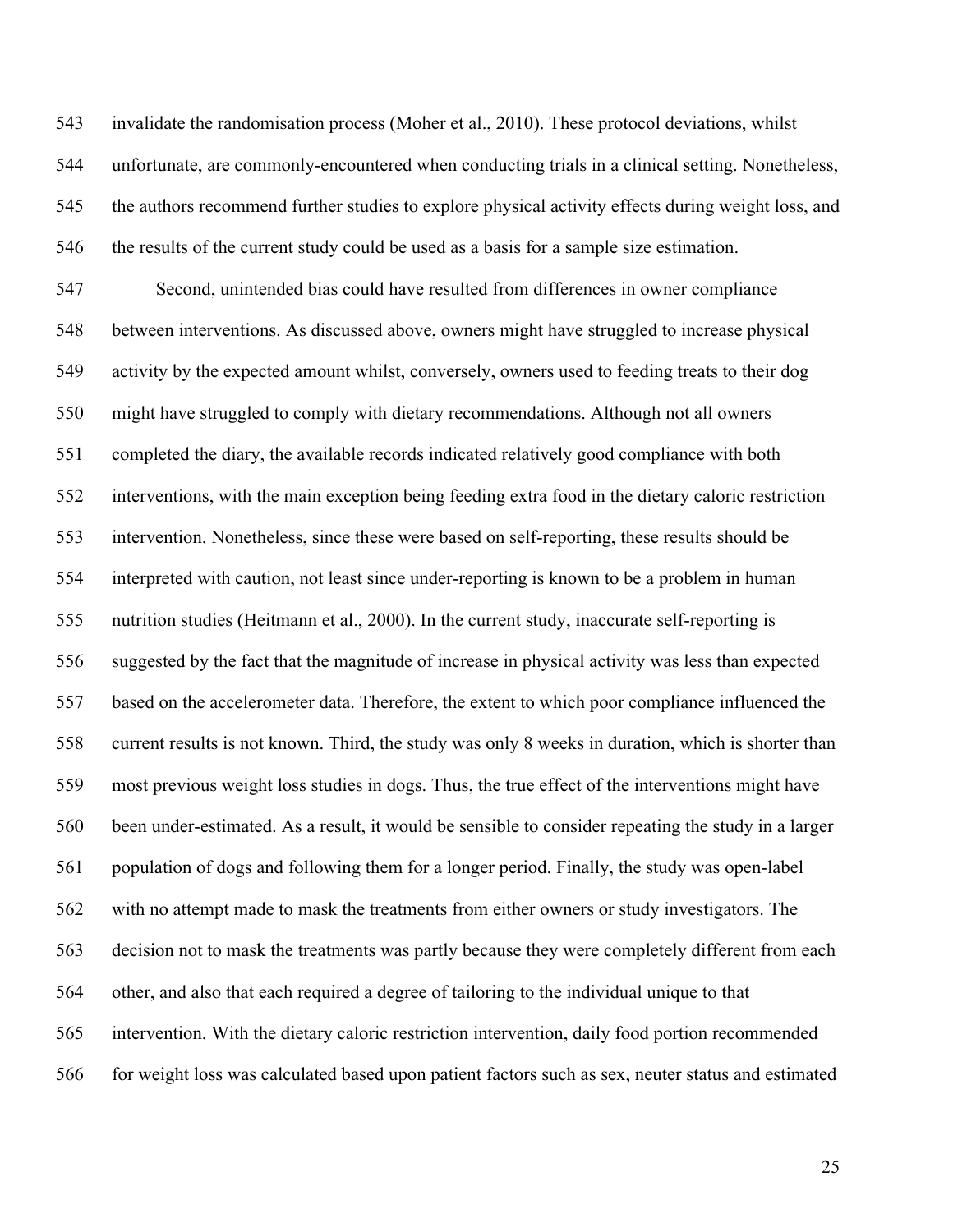ideal weight; for the physical activity intervention, the recommended increase was based on the existing exercise pattern, any concurrent medical diseases, and the lifestyle of owner to ensure the changes were feasible. For similar reasons, it was also not possible to mask the owner from these interventions. Nonetheless, this is a study limitation and, as a consequence, we can be certain that the results were affected by bias, for example if either study investigators or owners had pre-conceived ideas as to which intervention would be more effective.

 In conclusion, the results of the current study confirm that dietary caloric restriction is more effective than physical activity for controlled weight loss in overweight pet dogs. A recommendation to owners to increase the activity of their dog by a third resulted in a modest increase in vigorous physical activity, but this was insufficient to promote weight loss. Further studies should consider health benefits of physical activity in overweight dogs beyond weight loss in overweight dogs.

#### **Acknowledgements**

 The trial was televised by the BBC and broadcast in May 2017 on BBC2 as part of the "Trust Me I'm A Vet" series. The authors would like to acknowledge the staff of Small Animal Teaching Hospital, University of Liverpool for support provided during the study. AG's academic post at the University of Liverpool is financially supported by Royal Canin. Funding: This research did not receive any specific grant from funding agencies in the public, commercial, or not-for-profit sectors. However, the food used for the dietary caloric restriction group, as well as all modified feeding bowls and toys were provided by Royal Canin. 

#### **Competing interests**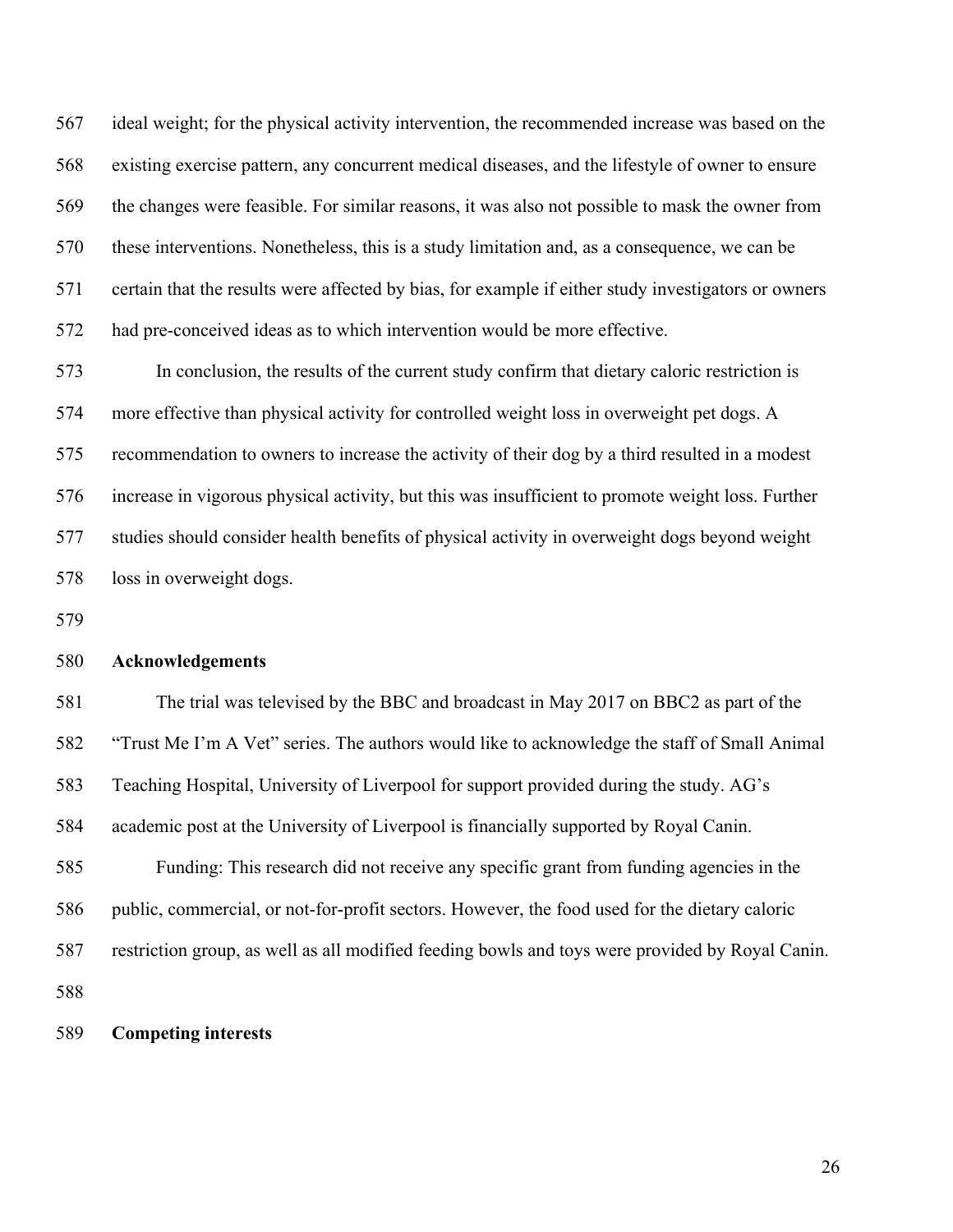The diets used in this study was produced by Royal Canin. AG and GW are employees of the University of Liverpool, but their posts are financially supported by Royal Canin. AG has also received financial remuneration for providing educational material, speaking at conferences, and consultancy work from this company; all such remuneration has been for projects unrelated to the work reported in this manuscript. CL is an employee of VetSens, who supplied the triaxial accelerometers for measuring physical activity during the trial. Neither Royal Canin nor VetSens were involved in study design, data analysis, interpretation of results, drafting of the manuscript or the decision to submit the work for publication.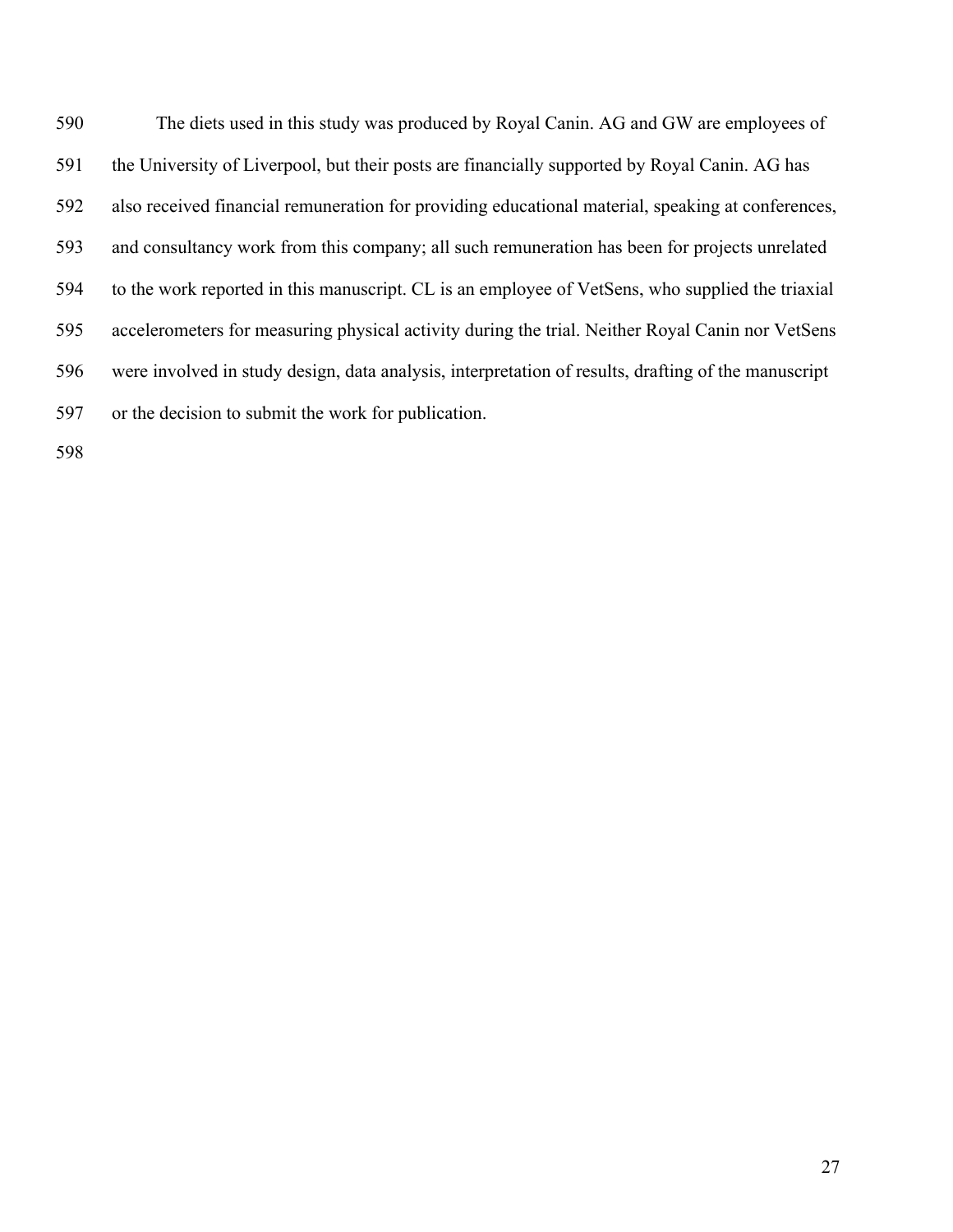| 599<br>600                      | <b>References</b>                                                                                                                                                                                                                                                           |
|---------------------------------|-----------------------------------------------------------------------------------------------------------------------------------------------------------------------------------------------------------------------------------------------------------------------------|
| 601<br>602<br>603               | Blanchard, G., Nguyen, P., Gayet, C., Leriche, I., Siliart, B., Paragon, B.M., 2004. Rapid weight<br>loss with a high-protein low energy diet allows the recovery of ideal body composition and<br>insulin sensitivity in obese dogs. Journal of Nutrition 134, 2148S-2150S |
| 604<br>605<br>606<br>607        | Chauvet, A., Laclair, J., Elliott, D.A., German, A.J., 2011. Exercise and Active Client Motivation<br>Improve Rate of Weight Loss in Obese Dogs. Canadian Veterinary Journal, 52, 491-496.                                                                                  |
| 608<br>609<br>610               | Colliard, L., Ancel, J., Benet, J.J., Paragon, B.M., Blanchard, G., 2006. Risk factors for obesity<br>in dogs in France. Journal of Nutrition 36, 1951S-1954S.                                                                                                              |
| 611<br>612<br>613<br>614        | Courcier, E.C., Thompson, R.M., Mellor, D.J., Yam, P.S., 2010. An epidemiological study of<br>environmental factors associated with canine obesity. Journal of Small Animal Practice 51,<br>362-367.                                                                        |
| 615<br>616<br>617               | Flanagan, J., Bissot, T., Hours, M.A., Moreno, B., Feugier, A., German, A.J., 2017. Success of a<br>weight loss plan for overweight dogs: the results of an international weight loss study.<br>PLOS ONE, 12(9). Doi:10.1371/journal.pone.0184199                           |
| 618<br>619<br>620<br>621<br>622 | German, A.J., Holden, S.L., Bissot, T., Hackett, R.M., Biourge V., 2007. Dietary Energy<br>Restriction and Successful Weight Loss in Obese Client-Owned Dogs. Journal of<br>Veterinary Internal Medicine 21, 1174-1180.                                                     |
| 623<br>624<br>625<br>626        | German, A.J., Hervera, M., Hunter, L., Holden, S.L., Morris, P.J., Biourge, V., Trayhurn, P.,<br>2009. Insulin resistance and reduction in plasma inflammatory adipokines after weight loss<br>in obese dogs. Domestic Animal Endocrinology 37, 214-226.                    |
| 627<br>628<br>629               | German, A.J., Ryan. V.H., German, A.C., Wood, I.S., Trayhurn, P., 2010. Obesity, its associated<br>disorders and the role of inflammatory adipokines in companion animals. The Veterinary<br>Journal 185, 4-9.                                                              |
| 630<br>631<br>632               | German, A. J., Holden, S. L., Bissot, T., Morris, P. J., Biourge, V., 2010. A high protein high<br>fibre diet improves weight loss in obese dogs. Veterinary journal 183, 294-297                                                                                           |
| 633<br>634<br>635<br>636<br>637 | German, A.J., Holden, S.L., Wiseman-Orr, M.L., Reid, J., Nolan, A.M., Biourge, V., Morris,<br>P.J., Scott, E.M., 2012. Quality of life is reduced in obese dogs but improves after<br>successful weight loss. The Veterinary Journal 192, 428-434.                          |
| 638<br>639<br>640<br>641        | German, A.J., Holden, S.L., Morris, P.J., Biourge, V., 2012. Long-term follow-up after weight<br>management in obese dogs: The role of diet in preventing regain. The Veterinary Journal<br>192, 65-70.                                                                     |
| 642<br>643<br>644<br>645        | German, A.J., Titcomb, J.M., Holden, S.L., Queau, Y., Morris, P.J., Biourge, V., 2015. Cohort<br>study of the success of controlled weight loss programs for obese dogs. Journal of<br>Veterinary Internal Medicine 29, 1547-1555                                           |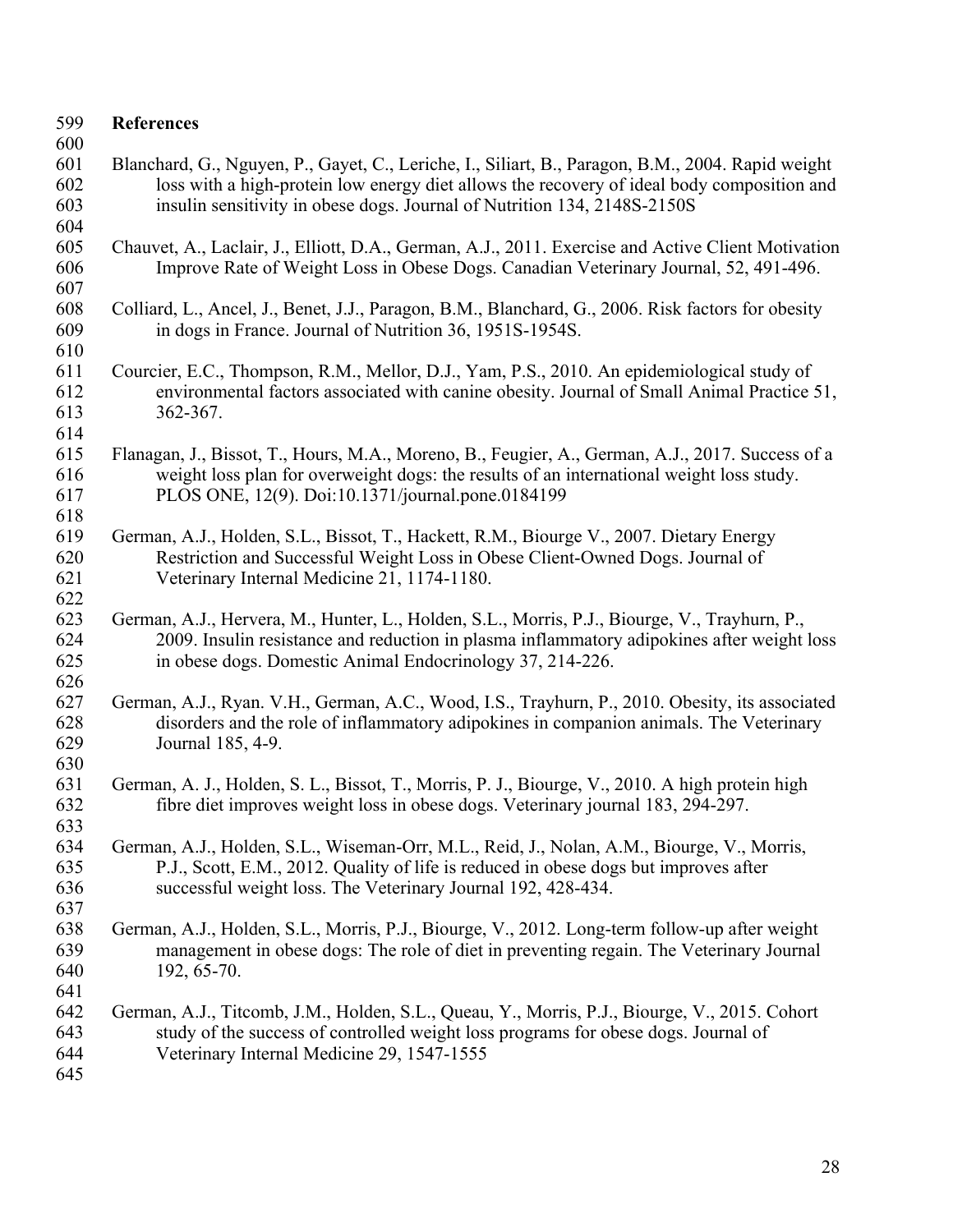| 646<br>647                      | German, A.J., 2016. Inaccuracy when using tape measures for zoometry in dogs. Journal of<br>Veterinary Internal Medicine 30, 394.                                                                                                                                                                                   |
|---------------------------------|---------------------------------------------------------------------------------------------------------------------------------------------------------------------------------------------------------------------------------------------------------------------------------------------------------------------|
| 648<br>649<br>650<br>651        | German, A.J., Woods, G.R.T., Holden, S.L., Brennan, L., Burke, C., 2018. Dangerous trends in<br>pet obesity. Veterinary Record 182, 25.                                                                                                                                                                             |
| 652<br>653<br>654<br>655<br>656 | Gossellin, J., McKelvie, J., Sherington, J., Wren, J.A., Eagleson, J.S., Rowan, T.G., Sunderland,<br>S.J., 2007. An evaluation of dirlotapide to reduce body weight of client-owned dogs in two<br>placebo-controlled clinical studies in Europe. Journal of Veterinary Pharmacology and<br>Therapeutics 30, 73-80. |
| 657<br>658<br>659               | Heitmann, B.L., Lissner, L., Osler, M., 2000. Do we eat less fat, or just report so? International<br>Journal of Obesity 24, 435-442.                                                                                                                                                                               |
| 660<br>661<br>662<br>663<br>664 | Kealy, R.D., Lawler, D.F., Ballam, J.M., Mantz, S.L., Biery, D.N., Greeley, E.H., Lust, G.,<br>Segre, M., Smith, G.K., Stowe, H.D., 2002. Effects of diet restriction on life span and age-<br>related changes in dogs. Journal of the American Veterinary Medical Association 220,<br>1315-1320.                   |
| 665<br>666<br>667<br>668        | Kienzle, E., Opitz, B., Earle, K.E., Smith, P.M., Maskell, I.E., 1998. The influence of dietary<br>fibre components on the apparent digestibility of organic matter and energy in prepared<br>dog and cat foods. Journal of Animal Physiology and Animal Nutrition 79, 46-56.                                       |
| 669<br>670<br>671<br>672<br>673 | Kraus, W.E., Houmard, J.A., Duscha, B.D., Knetzger, K.J., Wharton, M.B., McCartney, J.S.,<br>Bales, C.W., Sarah Henes, R.D., Samsa, G.P., Otvos, J.D., et al. 2002. Effects of the<br>amount and intensity of exercise on plasma lipoproteins. N England Journal of Medicine<br>347, 1483-1492.                     |
| 674<br>675<br>676               | Laflamme D., 1997. Development and validation of a body condition score system for dogs.<br>Canine Practice 22, 10-15.                                                                                                                                                                                              |
| 677<br>678<br>679<br>680        | Lund, E.M., Armstrong, P.J., Kirk, C.A., Klausner, J.S., 2006. Prevalence and risk factors for<br>obesity in adult dogs from private US veterinary practices. International Journal of Applied<br>Research in Veterinary Medicine 4, 177-186.                                                                       |
| 681<br>682<br>683               | Mao, J., Xia, J., Chen, J., Yu, J., 2013. Prevalence and risk factors for canine obesity surveyed in<br>veterinary practices in Beijing, China. Preventive Veterinary Medicine 112, 438-442.                                                                                                                        |
| 684<br>685<br>686<br>687        | McGreevy, P.D., Thomson, P.C., Pride, C., Fawcett, A., Grassi, T., Jones, B., 2005. Prevalence<br>of obesity in dogs examined by Australian veterinary practices and the risk factors<br>involved. The Veterinary Record, 156, 695-702.                                                                             |
| 688<br>689<br>690<br>691<br>692 | Merlotti, C., Ceriani, V., Morabito, A., Pontiroli, A.E., 2017. Subcutaneous fat loss is greater<br>than visceral fat loss with diet and exercise, weight-loss promoting drugs and bariatric<br>surgery: a critical review and meta-analysis (abstract). International Journal of Obesity 41,<br>672-682.           |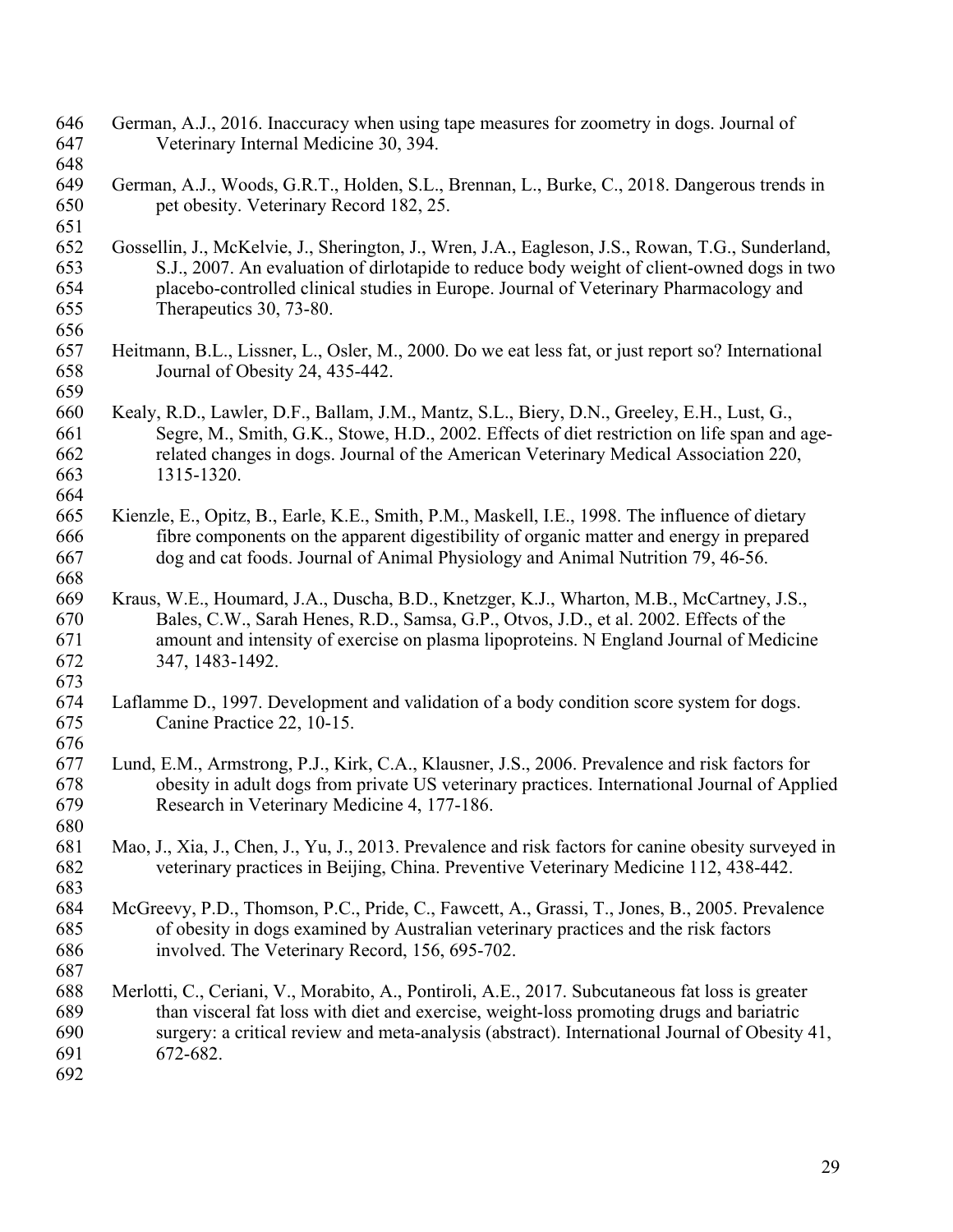| 693<br>694<br>695               | Moher D, Hopewell S, Schulz KF, Montori V, Gøtzsche PC, Devereaux PJ, Elbourne D, Egger<br>M, Altman DG, 2010. CONSORT 2010 explanation and elaboration: updated guidelines<br>for reporting parallel group randomised trials. British Medical Journal; 340: 1-28.                                                       |
|---------------------------------|--------------------------------------------------------------------------------------------------------------------------------------------------------------------------------------------------------------------------------------------------------------------------------------------------------------------------|
| 696                             |                                                                                                                                                                                                                                                                                                                          |
| 697<br>698<br>699<br>700        | Morrison, R., Penpraze, V., Beber, A., Reilly, J.J., Yam, P.S., 2013. Associations between<br>obesity and physical activity in dogs: A preliminary investigation. Journal of Small Animal<br>Practice 54, 570–574.                                                                                                       |
| 701<br>702<br>703<br>704        | Mosing, M., German, A.J., Holden, S.L., MacFarlane, P., Biourge, V., Morris, P.J., Iff, I., 2013.<br>Oxygenation and ventilation characteristics in obese sedated dogs before and after weight<br>loss: A clinical trial. The Veterinary Journal 198, 367-371.                                                           |
| 705<br>706<br>707<br>708        | Swift, D.L., Johannsen, N.M., Lavie, C.J., Earnest, C.P., Church, T.S., 2014. The role of exercise<br>and activity in weight loss and maintenance. Progress in Cardiovascular Disease 56, 441-<br>447.                                                                                                                   |
| 709<br>710<br>711               | Tropf, M., Nelson, O.L., Lee, P.M., Weng, H.Y., 2017. Cardiac and metabolic variables in obese<br>dogs. Journal of Veterinary Internal Medicine 31, 1000-1007.                                                                                                                                                           |
| 712<br>713<br>714<br>715        | Tvarijonaviciute, A., Ceron, J.J., Holden, S.L., Cuthbertson, D.J., Biourge, V., Morris, P.J.,<br>German, A.J., 2012. Obesity-related metabolic dysfunction in dogs: a comparison with<br>human metabolic syndrome. BMC Veterinary Research 8, 147.                                                                      |
| 716<br>717<br>718<br>719        | Tvarijonaviciute, A., Ceron, J.J., Holden, S.L., Biourge, V., Morris, P.J., German, A.J., 2013.<br>Effect of weight loss in obese dogs on indicators of Renal function or disease. Journal of<br>Veterinary Internal Medicine 27, 31-38.                                                                                 |
| 720<br>721<br>722<br>723        | Vitger, A.D., Stallknecht, B.M., Nielsen, D.H., Bjornvad, C.R., 2016. Integration of a physical<br>training program in a weight loss plan for overweight pet dogs. Journal of the American<br>Veterinary Medical Association 248, 174-182.                                                                               |
| 724<br>725<br>726<br>727<br>728 | Wakshlag, J.J., Struble, A.M., Warren, B.S., Maley, M., Panasevich, M.R., Cummings, K.J.,<br>Long, G.M., Laflamme, D.E., 2012. Evaluation of dietary energy intake and physical<br>activity in dogs undergoing a controlled weight-loss program. Journal of the American<br>Veterinary Medical Association 240, 413–419. |
| 729<br>730<br>731               | Westgarth. C., Ladha, C., 2017. Evaluation of an open source method for calculating physical<br>activity in dogs from harness and collar based sensors. BMC Veterinary Research 13, 322.                                                                                                                                 |
| 732<br>733<br>734<br>735<br>736 | Yam, P.S., Penpraze, V., Young, D., Todd, M.S., Cloney, A.D., Houston-Callaghan, K.A.,<br>Reilly, J.J., 2011. Validity, practical utility and reliability of Actigraph accelerometry for<br>the measurement of habitual physical activity in dogs. Journal of Small Animal Practice<br>52, 86-91.                        |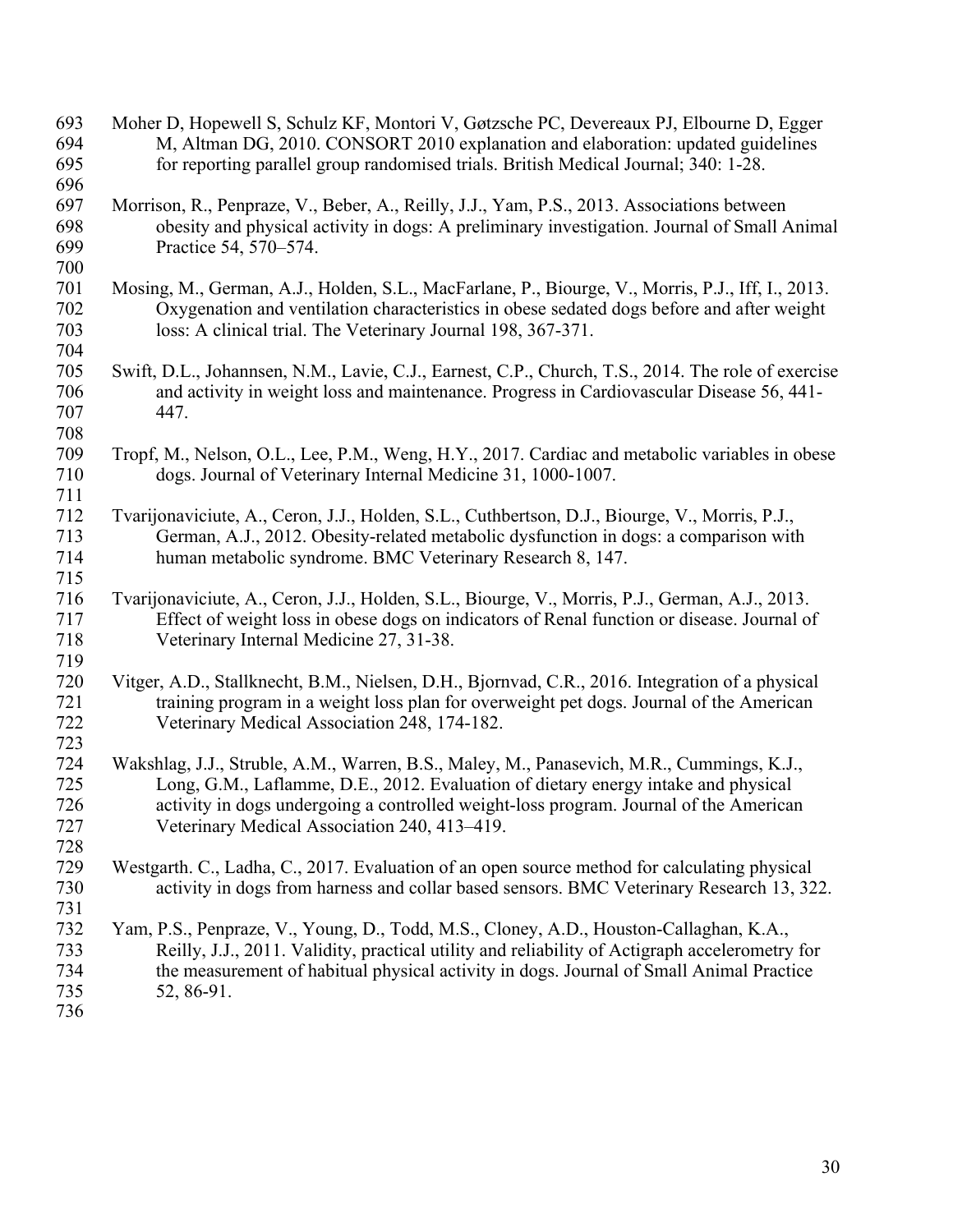| <b>Criterion</b> | Dry food 1 <sup>a</sup> |                                     | Dry food 2 b       |                                        | Wet food c            |                                    |
|------------------|-------------------------|-------------------------------------|--------------------|----------------------------------------|-----------------------|------------------------------------|
| ME content       | $2595$ kcal/kg          |                                     | $2670$ kcal/kg     |                                        | $600$ kcal/kg         |                                    |
|                  | $g$ per $100g$ DM       | $g$ per 1000 kcal (ME)              | $g$ per $100g$ DM  | g per 1000 kcal<br>(ME)                | $g$ per $100g$ DM     | g per $1000$ kcal (ME)             |
| Crude protein    | 33.1                    | 116                                 | 33.1               | 112                                    | 49.7                  | 141                                |
| Crude fat        | 10.5                    | 37                                  | 10.5               | 36                                     | 11.7                  | 33                                 |
| <b>Starch</b>    | 19.3                    | 67                                  | 18.2               | 62                                     | 10.5                  | 30                                 |
| <b>NFE</b>       | 31.8                    | 111                                 | 31.8               | 108                                    | 17.5                  | 50                                 |
| Crude fibre      | 18.2                    | 64                                  | 17.1               | 58                                     | 11.7                  | 33                                 |
| <b>TDF</b>       | 30.7                    | 107                                 | 30.7               | 104                                    | 18.7                  | 53                                 |
| Ash              | 6.3                     | 22                                  | 7.4                | 25                                     | 8.8                   | 25                                 |
| Fibre sources    | husk, diet cereals      | Cellulose, beet pulp, FOS, psyllium | husk, diet cereals | Cellulose, chicory pulp, FOS, psyllium | xanthan, diet cereals | Cellulose, beet pulp, carrageenan, |

|  |  |  |  |  |  | 737 Table 1. Average composition of the therapeutic diets used for weight loss in dogs on the dietary energy restriction intervention. |
|--|--|--|--|--|--|----------------------------------------------------------------------------------------------------------------------------------------|
|--|--|--|--|--|--|----------------------------------------------------------------------------------------------------------------------------------------|

738

<sup>a</sup> High protein high fibre dry food (Satiety Weight Management, Royal Canin); <sup>b</sup> high protein high fibre dry food (Satiety Small Dog, Royal *740* Canin); <sup>c</sup> high protein high fibre wet food (Satiety Wet, Royal Canin); Canin); <sup>c</sup> high protein high fibre wet food (Satiety Wet, Royal Canin); ME = metabolisable energy content, calculated using a predictive equation<br>741 based on total dietary fibre (TDF) (Kienzle et al., 1998); AF = as fed 741 based on total dietary fibre (TDF) (Kienzle et al., 1998);  $\overrightarrow{AF}$  = as fed;  $\overrightarrow{DM}$  = dry matter; FOS = fructo-oligo-saccharides; NFE = nitrogen-free extract.

extract.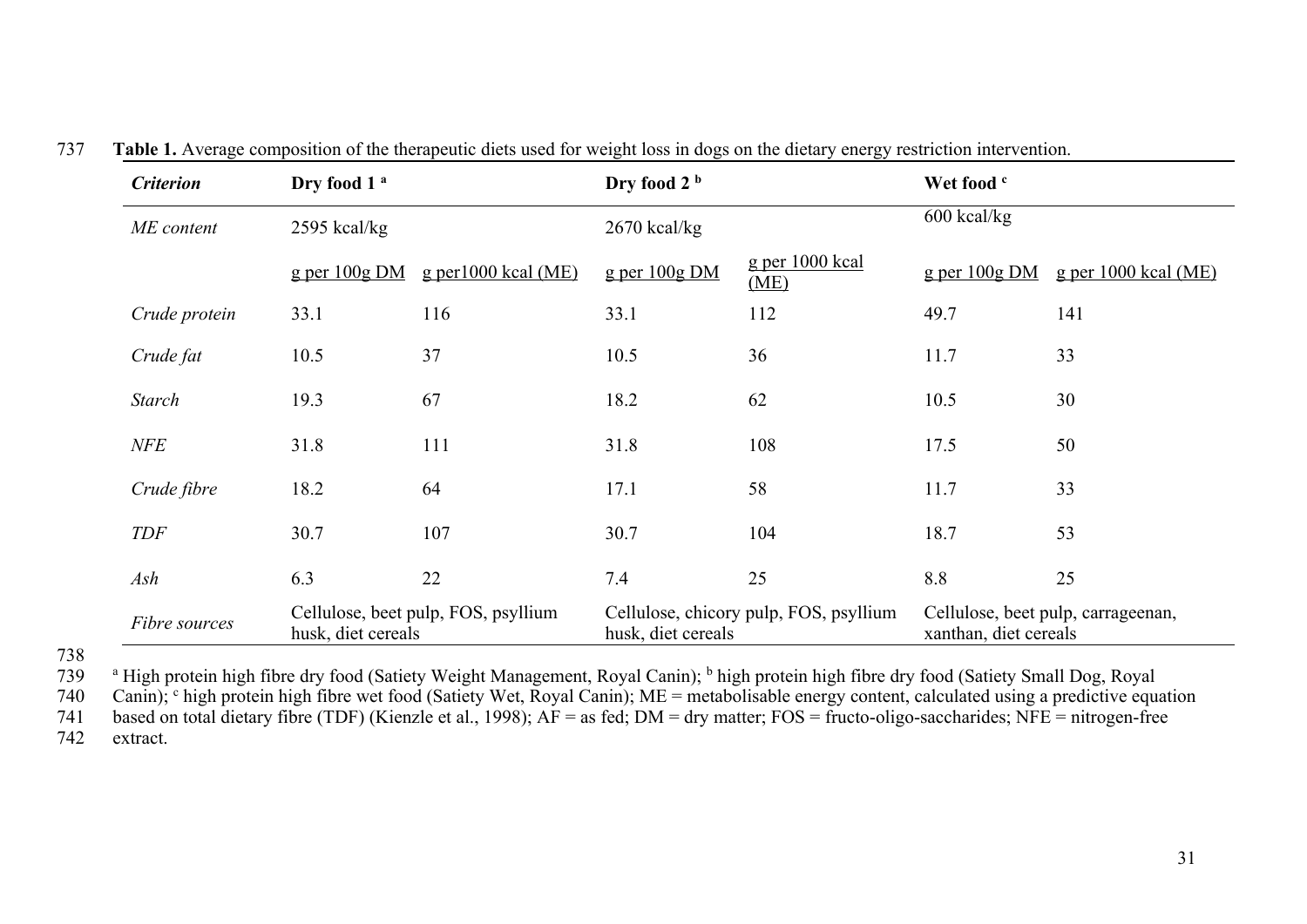| Cut Point (VM3 <sup>a</sup><br>counts per minute) | Cut point recorded as | Interpreting the cut<br>point                     | Example of behaviour<br>eliciting this level of<br>activity |
|---------------------------------------------------|-----------------------|---------------------------------------------------|-------------------------------------------------------------|
| <1352                                             | Sedentary             | Little movement of the Resting, sleeping<br>trunk |                                                             |
| 1352-5695                                         | Light-Moderate        | Slow movement of the<br>trunk                     | Slow walk on lead or<br>around the house                    |
| >5695                                             | Vigorous              | Rapid movement of<br>the trunk                    | Running outdoors or<br>vigorous play indoors                |

743 **Table 2**. Cut points used to determine time spent in different states of physical activity in dogs, 744 measured by accelomertry (Yam et al, 2011).

745

<sup>a</sup> VM3 count: triaxial vector magnitude count derived from the accelerometer.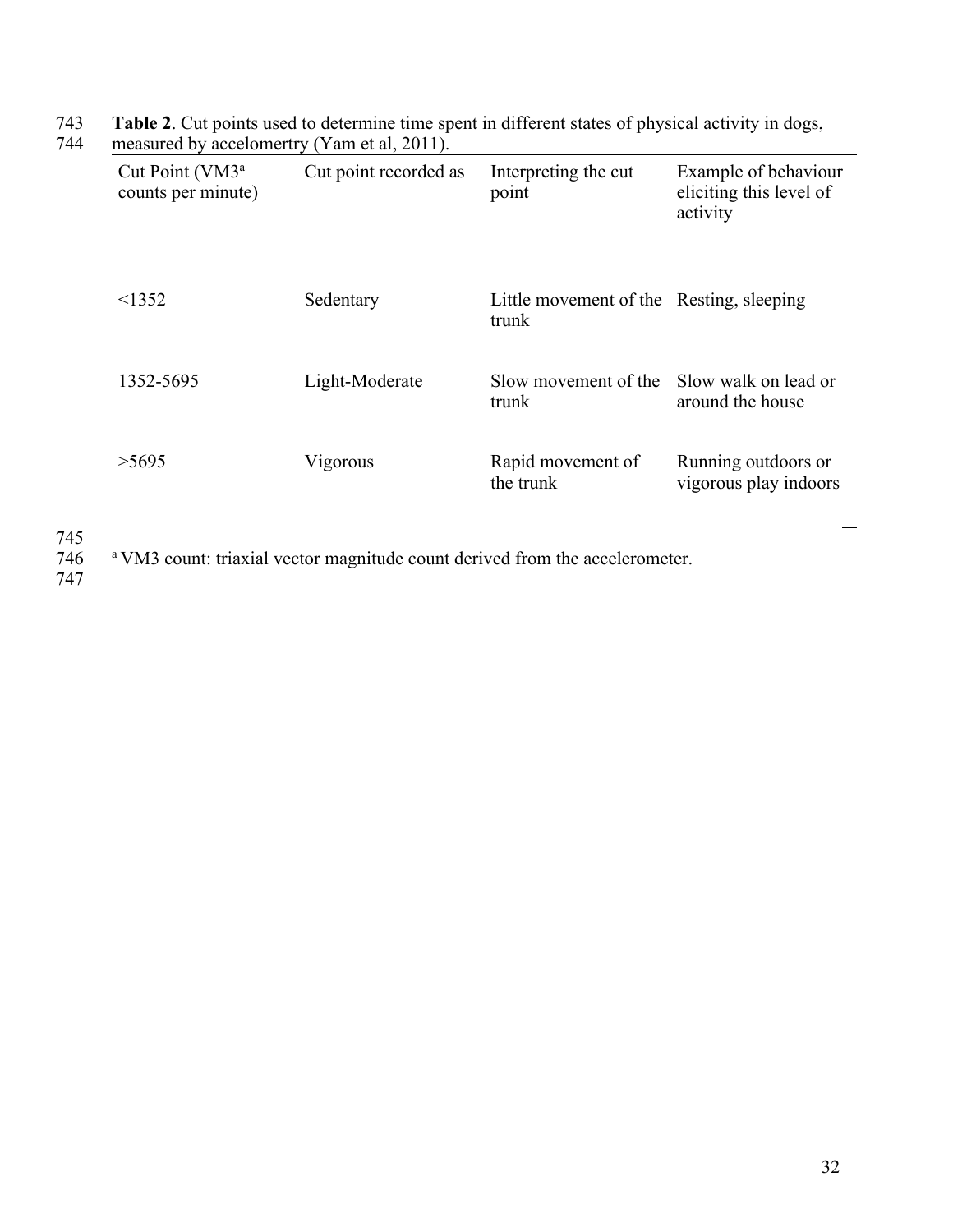| <b>Variable</b>             | Dietary caloric restriction                                                                                                                          | <b>Physical activity</b>                                                                                          | <i>P</i> -value |
|-----------------------------|------------------------------------------------------------------------------------------------------------------------------------------------------|-------------------------------------------------------------------------------------------------------------------|-----------------|
| <b>Sex</b>                  | 3 male neuter<br>3 female neuter                                                                                                                     | 3 male neuter<br>4 female neuter                                                                                  | 1.000           |
| Age $(mo)$                  | $92(20 \text{ to } 96)$                                                                                                                              | 90 (25 to 117)                                                                                                    | 0.617           |
| <b>Breed</b>                | Border collie (1)<br>Chihuahua (1)<br>Golden retriever (1)<br>Jack Russell terrier (1)<br>Mixed breed (1)<br>Shih Tzu $(1)$                          | Bichon Frise (1)<br>Golden retriever (1)<br>Mixed breed (4)<br>Rottweiler (1)                                     |                 |
| <b>Body Condition Score</b> | $8(6 \text{ to } 9)$                                                                                                                                 | $8(6 \text{ to } 9)$                                                                                              | 0.823           |
| Bodyweight (kg)             | 13.4 (7.4 to 35.0)                                                                                                                                   | 28.0 (11.0 to 60.0)                                                                                               | 0.134           |
| Diet before study           | Therapeutic hydrolysed diet <sup>a</sup> , dry (1)<br>Adult maintenance, wet (1)<br>Adult maintenance, dry (1)<br>Adult maintenance, wet & dry $(3)$ | Therapeutic weight loss diet <sup>b</sup> , dry $(1)$<br>Adult maintenance, wet (2)<br>Adult maintenance, dry (4) | ---             |

| 748 | Table 3. Baseline details of the dogs on the dietary caloric restriction and physical activity |
|-----|------------------------------------------------------------------------------------------------|
|     | 749 interventions.                                                                             |

| Physical activity before (min) <sup>c</sup> 40 (20 to 60) | $35(20 \text{ to } 90)$ | 0.497 |
|-----------------------------------------------------------|-------------------------|-------|
| 750                                                       |                         |       |

751 a Hypoallergenic Diet, Royal Canin; <sup>b</sup> Satiety diet, Royal Canin; <sup>c</sup> Amount of physical activity

752 undertaken each day before study enrolment, as estimated by the owner.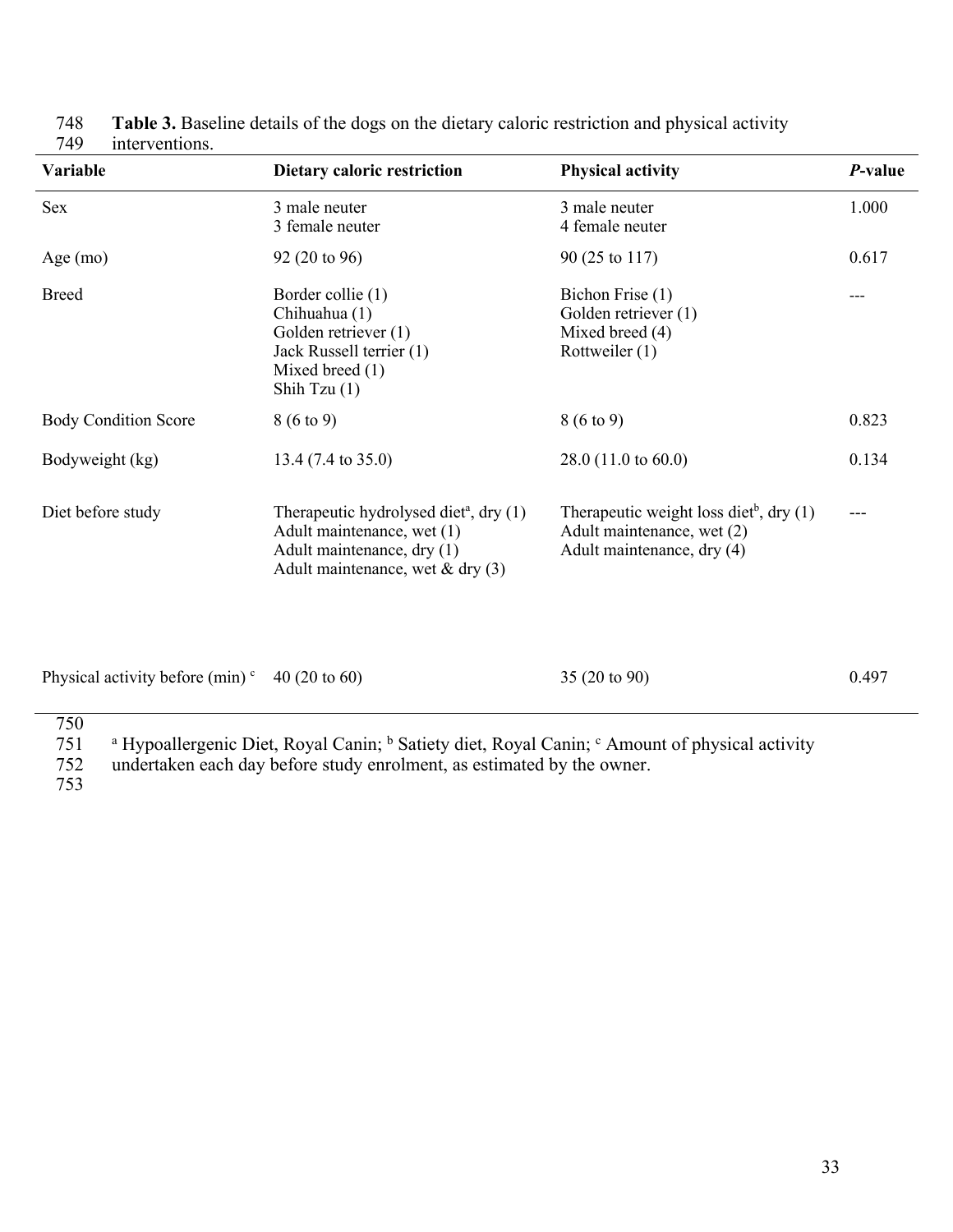| <b>Measurement</b>           | Dietary caloric restriction   | <b>Physical activity</b>     | Intervention<br>comparison |
|------------------------------|-------------------------------|------------------------------|----------------------------|
| Weight (kg)                  |                               |                              |                            |
| Before                       | 13.4 (7.4 to 35.0)            | 28.0 (11.0 to 60.0)          |                            |
| After                        | $12.4(7.0 \text{ to } 31.3)$  | 28.8 (10.6 to 59.0)          |                            |
| Change                       | $-9.6$ ( $-4.6$ to $-11.7$ )  | $-1.9$ (2.9 to $-6.4$ )      |                            |
| $P$ -value                   | 0.031                         | 0.109                        | 0.014                      |
| <b>Body condition score</b>  |                               |                              |                            |
| Before                       | $8(6 \text{ to } 9)$          | $8(6 \text{ to } 9)$         |                            |
| After                        | $7(5 \text{ to } 8)$          | 7(6 to 9)                    |                            |
| Change                       | ---                           | $---$                        |                            |
| $P$ -value                   | 0.043                         | 0.798                        | 0.003                      |
| Neck circumference (cm)      |                               |                              |                            |
| Before                       | 30 (25 to 67)                 | 37 (29 to 53)                |                            |
| After                        | 30 (26 to 64)                 | 36 (26 to 53)                |                            |
| Change                       | $-4.5$ (4.0 to $-6.9$ )       | $-4.1$ (0.0 to $-13.3$ )     |                            |
| $P$ -value                   | 0.125                         | 0.062                        | 1.000                      |
| Abdominal circumference (cm) |                               |                              |                            |
| Before                       | 48 (40 to 69)                 | 60 (44 to 90)                |                            |
| After                        | 42 $(38 \text{ to } 60)$      | 56 (40 to 83)                |                            |
| Change                       | $-12.0$ ( $-5.0$ to $-17.4$ ) | $-7.8$ ( $-6.2$ to $-13.0$ ) |                            |
| $P$ -value                   | 0.031                         | 0.016                        | 0.430                      |
| Thoracic circumference (cm)  |                               |                              |                            |
| Before                       | 60 (49 to 73)                 | 70 (50 to 96)                |                            |
| After                        | 52 (46 to 69)                 | 67 (44 to 91)                |                            |
| Change                       | $-7.5$ ( $-5.5$ to $-18.2$ )  | $-3.6$ (0.0 to $-12.0$ )     |                            |

754 **Table 4.** Changes in bodyweight and zoometric measurements in the dogs on the dietary caloric 755 restriction and physical activity interventions.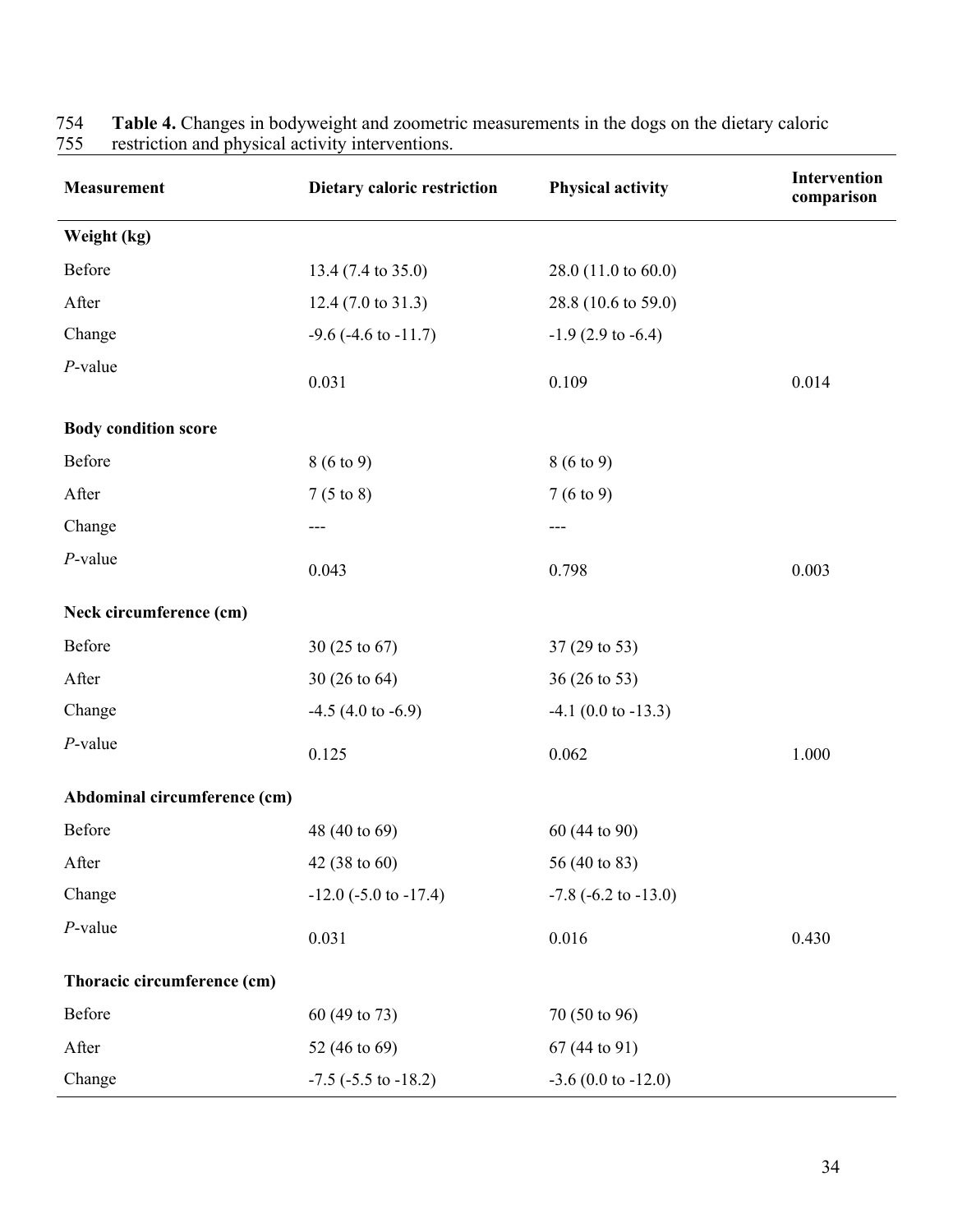| P-value | 0.031                                                                                                      | 0.031 | 0.027 |
|---------|------------------------------------------------------------------------------------------------------------|-------|-------|
| 756     | Before and after values represent median with range shown in brackets. The change values                   |       |       |
| 757     | represent the percentage change from baseline within each group. The P-values shown below                  |       |       |
| 750     | . 1. the magnetic of the common contrations of the study of coefficient and contributions of the common st |       |       |

each intervention (dietary caloric restriction and physical activity) are within-group comparisons

for the respective measurement, whilst the *P*-value the 'intervention comparison' column are

comparisons between treatment groups.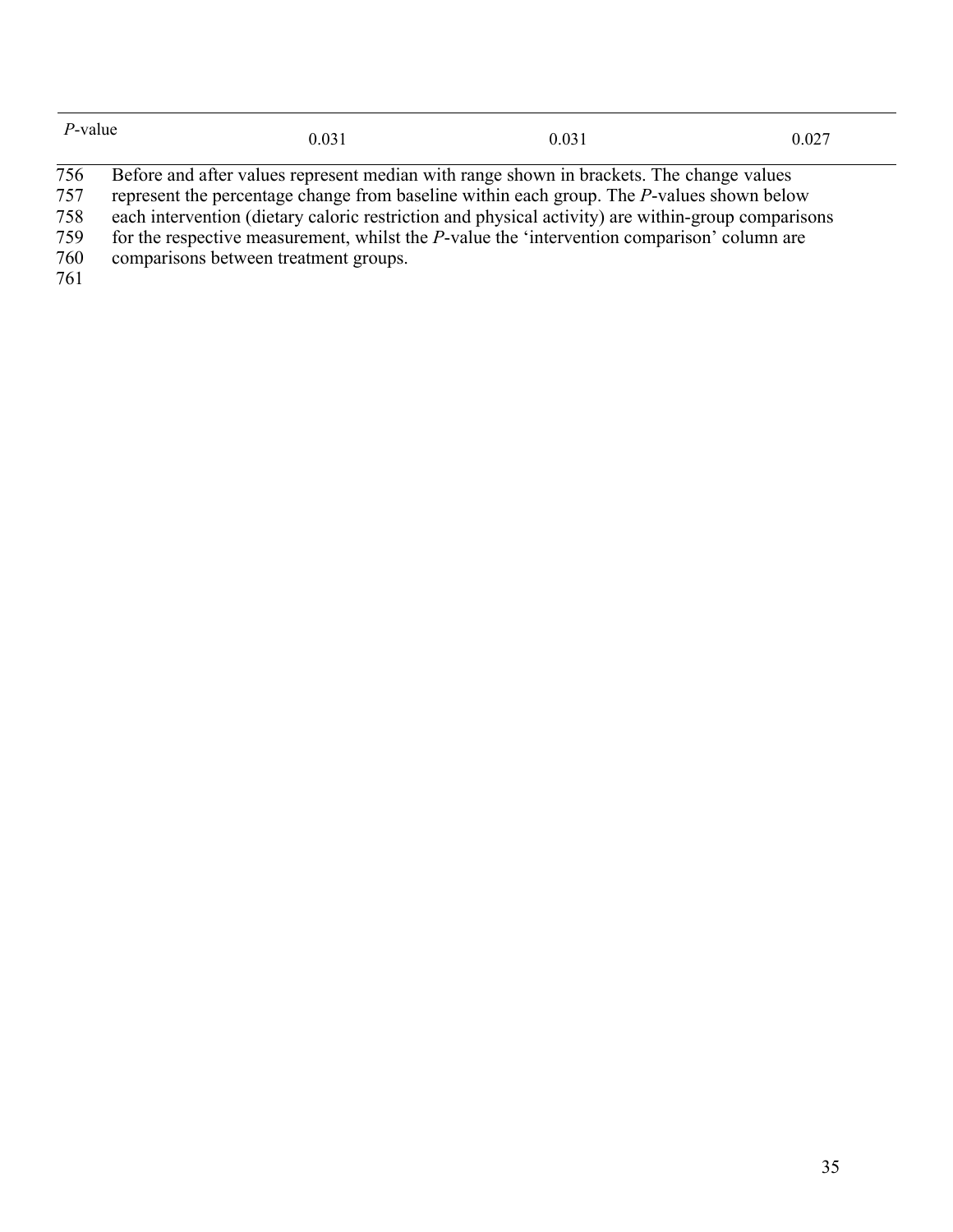| Type of activity               | of the study, as determined by triaxial acceleration of<br>Dietary caloric restriction | <b>Physical activity</b>       | Intervention<br>comparison |
|--------------------------------|----------------------------------------------------------------------------------------|--------------------------------|----------------------------|
| Wear time (min)                |                                                                                        |                                |                            |
| Before                         | 9916 (9246 to 10080)                                                                   | 9571 (9421 to 10080)           |                            |
| After                          | 9725 (8640 to 10080)                                                                   | 9991 (9480 to 10080)           |                            |
| Change                         | $-0.1$ ( $-14.3$ to 3.1)                                                               | $0.0$ (-0.9 to 7.0)            |                            |
| $P$ -value                     | 1.000                                                                                  | 0.562                          | 0.391                      |
| <b>Sedentary activity</b>      |                                                                                        |                                |                            |
| Before                         | 77.4 (64.7 to 83.0)                                                                    | 79.5 (69.2 to 84.3)            |                            |
| After                          | 79.1 (66.8 to 82.4)                                                                    | 76.3 (71.2 to 83.1)            |                            |
| Change                         | $0.0$ (-6.0 to 6.1)                                                                    | $-0.7(-5.6 \text{ to } 5.0)$   |                            |
| $P$ -value                     | 1.000                                                                                  | 0.469                          | 0.617                      |
| <b>Light-moderate activity</b> |                                                                                        |                                |                            |
| Before                         | 18.8 (15.4 to 31.4)                                                                    | 18.2 (14.7 to 24.6)            |                            |
| After                          | 19.1 (16.6 to 30.2)                                                                    | 20.0 (16.4 to 23.1)            |                            |
| Change                         | $6.7$ (-14.7 to 16.4)                                                                  | 4.0 $(-18.8 \text{ to } 20.5)$ |                            |
| $P$ -value                     | 0.562                                                                                  | 1.000                          | 0.721                      |
| <b>Vigorous activity</b>       |                                                                                        |                                |                            |
| Before                         | 3.0 $(1.6 \text{ to } 4.2)$                                                            | 2.4 $(0.4 \text{ to } 6.2)$    |                            |
| After                          | $2.8(0.3 \text{ to } 3.8)$                                                             | 3.4 $(0.5 \text{ to } 7.4)$    |                            |
| Change                         | $-14.1$ ( $-83.8$ to $40.8$ )                                                          | 16.7 $(1.8 \text{ to } 42.6)$  |                            |
| $P$ -value                     | 0.312                                                                                  | 0.016                          | 0.054                      |

762 **Table 5**. Percentage of time spent in different intensities of physical activity at the start and end of the study, as determined by triaxial accelerometry.

764

 Wear time refers to the median (range) time in min that the accelerometers were worn during each monitoring period. The change values represent the percentage change from baseline within each group. All other data represent median percentage daily average with the range shown in brackets. The *P*-values shown below each intervention (dietary caloric restriction and physical activity) are within-group comparisons for the respective measurement, whilst the *P*-value the 'intervention comparison' column are comparisons between treatment groups.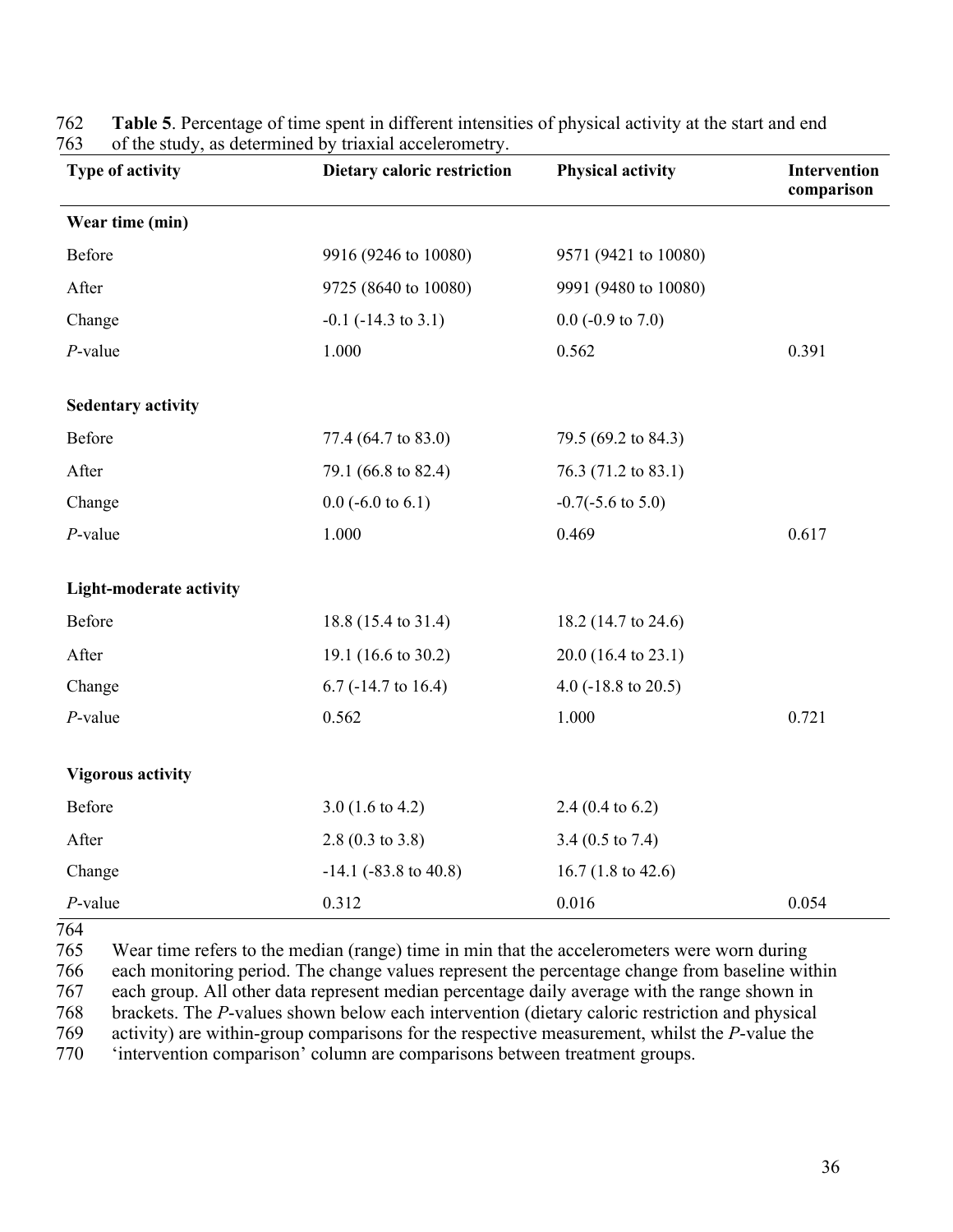## **Figure** legend 771<br>772<br>773

**Figure 1**. Example of physical activity monitoring using triaxial accelerometry in a dog in the

physical activity group. The figures show the VetSens® heat map before (a) and at the end of (b)

the trial. Non-wear is shown in grey, sedentary activity is shown in green, light-moderate activity

is shown in yellow and vigorous activity is shown in red. Subjectively, the time spent in vigorous

activity appears to be greater at the end of the trial compared with before the trial.